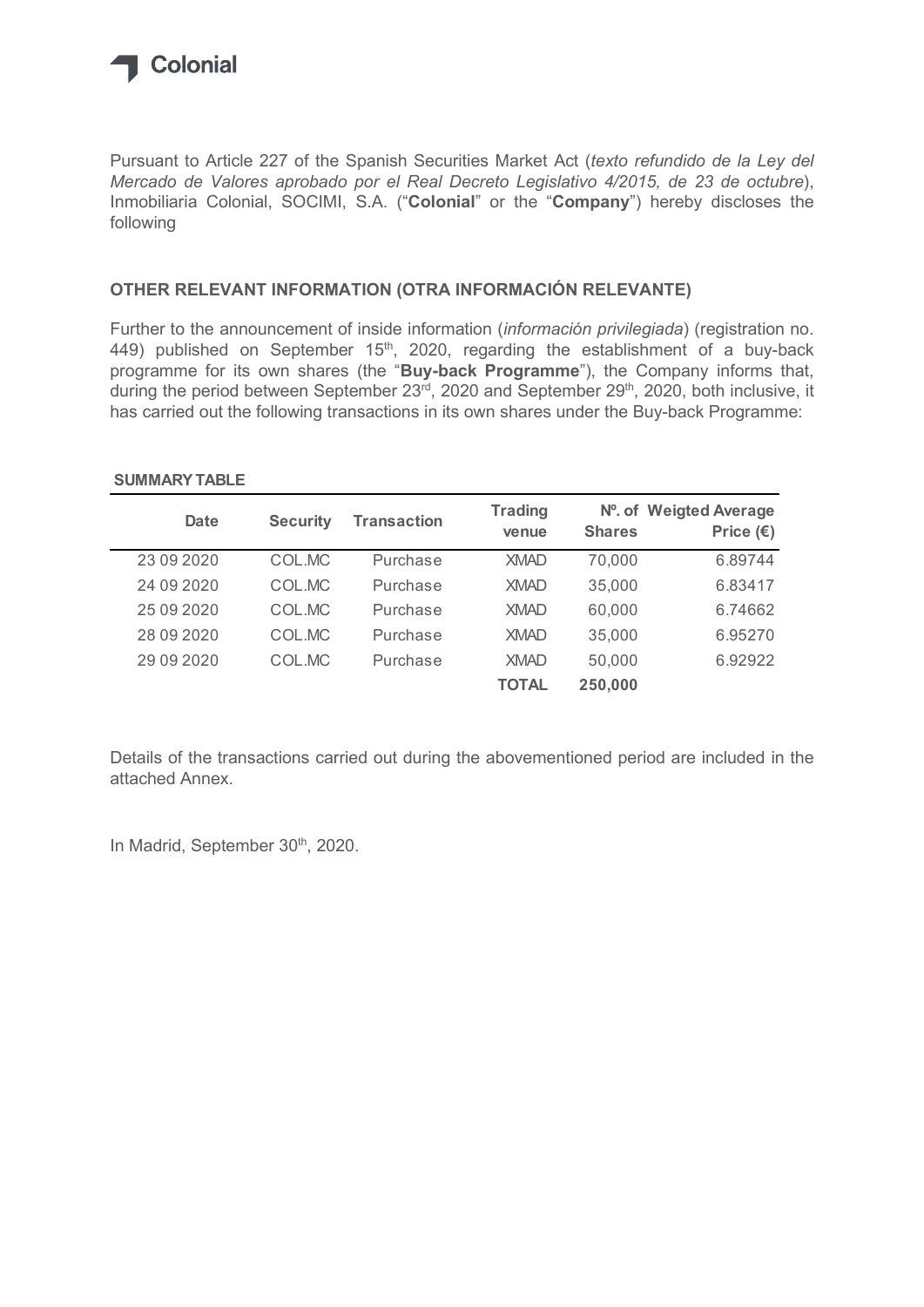## ANNEX

|             |                 |                    | <b>ANNEX</b>            |                            |                    |                      |
|-------------|-----------------|--------------------|-------------------------|----------------------------|--------------------|----------------------|
| Date        | <b>Security</b> | <b>Transaction</b> | <b>Trading</b><br>venue | $No$ . of<br><b>Shares</b> | Price $(\epsilon)$ | Intermediary         |
| 23 09 20 20 | COL.MC          | Purchase           | <b>XMAD</b>             | 176                        | 6.98               | Banco Sabadell, S.A. |
| 23 09 20 20 | COL.MC          | Purchase           | <b>XMAD</b>             | 1,958                      | 6.98               | Banco Sabadell, S.A. |
| 23 09 20 20 | COL.MC          | Purchase           | <b>XMAD</b>             | 1,475                      | 6.97               | Banco Sabadell, S.A. |
| 23 09 20 20 | COL.MC          | Purchase           | <b>XMAD</b>             | 3,525                      | 6.97               | Banco Sabadell, S.A. |
| 23 09 20 20 | COL.MC          | Purchase           | <b>XMAD</b>             | 822                        | 6.92               | Banco Sabadell, S.A. |
| 23 09 20 20 | COL.MC          | Purchase           | <b>XMAD</b>             | 250                        | 6.92               | Banco Sabadell, S.A. |
| 23 09 20 20 | COL.MC          | Purchase           | <b>XMAD</b>             | 640                        | 6.905              | Banco Sabadell, S.A. |
| 23 09 20 20 | COL.MC          | Purchase           | <b>XMAD</b>             | 418                        | 6.905              | Banco Sabadell, S.A. |
| 23 09 20 20 | COL.MC          | Purchase           | <b>XMAD</b>             | 3,072                      | 6.905              | Banco Sabadell, S.A. |
| 23 09 20 20 | COL.MC          | Purchase           | <b>XMAD</b>             | 870                        | 6.905              | Banco Sabadell, S.A. |
| 23 09 20 20 | COL.MC          | Purchase           | <b>XMAD</b>             | 1,020                      | 6.915              | Banco Sabadell, S.A. |
| 23 09 20 20 | COL.MC          | Purchase           | <b>XMAD</b>             | 593                        | 6.95               | Banco Sabadell, S.A. |
| 23 09 20 20 | COL.MC          | Purchase           | <b>XMAD</b>             | 418                        | 6.95               | Banco Sabadell, S.A. |
| 23 09 2020  | COL.MC          | Purchase           | XMAD                    | 928                        | 6.955              | Banco Sabadell, S.A. |
| 23 09 20 20 | COL.MC          | Purchase           | <b>XMAD</b>             | 135                        | 6.955              | Banco Sabadell, S.A. |
| 23 09 20 20 | COL.MC          | Purchase           | <b>XMAD</b>             | 1,090                      | 6.97               | Banco Sabadell, S.A. |
| 23 09 20 20 | COL.MC          | Purchase           | <b>XMAD</b>             | 1,084                      | 6.955              | Banco Sabadell, S.A. |
| 23 09 20 20 | COL.MC          | Purchase           | <b>XMAD</b>             | 1,038                      | 6.965              | Banco Sabadell, S.A. |
| 23 09 20 20 | COL.MC          | Purchase           | <b>XMAD</b>             | 1,067                      | 6.985              | Banco Sabadell, S.A. |
| 23 09 20 20 | COL.MC          | Purchase           | <b>XMAD</b>             | 474                        | 6.965              | Banco Sabadell, S.A. |
| 23 09 20 20 | COL.MC          | Purchase           | <b>XMAD</b>             | 480                        | 6.965              | Banco Sabadell, S.A. |
| 23 09 20 20 | COLMC           | Purchase           | <b>XMAD</b>             | 107                        | 6.965              | Banco Sabadell, S.A. |
| 23 09 20 20 | COL.MC          | Purchase           | <b>XMAD</b>             | 1,057                      | 6.935              | Banco Sabadell, S.A. |
| 23 09 20 20 | COL.MC          | Purchase           | <b>XMAD</b>             | 65                         | 6.955              | Banco Sabadell, S.A. |
| 23 09 20 20 | COL.MC          | Purchase           | <b>XMAD</b>             | 1,006                      | 6.955              | Banco Sabadell, S.A. |
| 23 09 20 20 | COL.MC          | Purchase           | <b>XMAD</b>             | 1,010                      | 6.945              | Banco Sabadell, S.A. |
| 23 09 20 20 | COL.MC          | Purchase           | <b>XMAD</b>             | 450                        | 6.93               | Banco Sabadell, S.A. |
| 23 09 20 20 | COL.MC          | Purchase           | <b>XMAD</b>             | 642                        | 6.93               | Banco Sabadell, S.A. |
| 23 09 20 20 | COL.MC          | Purchase           | <b>XMAD</b>             | 1,082                      | 6.93               | Banco Sabadell, S.A. |
| 23 09 20 20 | COL.MC          | Purchase           | <b>XMAD</b>             | 1,095                      | 6.905              | Banco Sabadell, S.A. |
| 23 09 20 20 | COL.MC          | Purchase           | <b>XMAD</b>             | 1,033                      | 6.905              | Banco Sabadell, S.A. |
| 23 09 20 20 | COL.MC          | Purchase           | <b>XMAD</b>             | 1,556                      | 6.89               | Banco Sabadell, S.A. |
| 23 09 20 20 | COL.MC          | Purchase           | <b>XMAD</b>             | 1,081                      | 6.92               | Banco Sabadell, S.A. |
| 23 09 20 20 | COLMC           | Purchase           | <b>XMAD</b>             | 1,025                      | 6.94               | Banco Sabadell, S.A. |
| 23 09 20 20 | COL.MC          | Purchase           | <b>XMAD</b>             | 1,066                      | 6.945              | Banco Sabadell, S.A. |
| 23 09 20 20 | COL.MC          | Purchase           | <b>XMAD</b>             | 437                        | 6.925              | Banco Sabadell, S.A. |
| 23 09 20 20 | COL.MC          | Purchase           | <b>XMAD</b>             | 636                        | 6.925              | Banco Sabadell, S.A. |
| 23 09 20 20 | COL.MC          | Purchase           | <b>XMAD</b>             | 1,045                      | 6.9                | Banco Sabadell, S.A. |
| 23 09 20 20 | COL.MC          | Purchase           | <b>XMAD</b>             | 1,077                      | 6.94               | Banco Sabadell, S.A. |
| 23 09 20 20 | COL.MC          | Purchase           | <b>XMAD</b>             | 1,008                      | 6.91               | Banco Sabadell, S.A. |
| 23 09 20 20 | COL.MC          | Purchase           | <b>XMAD</b>             | 335                        | 6.905              | Banco Sabadell, S.A. |
| 23 09 20 20 | COL.MC          | Purchase           | <b>XMAD</b>             | 1,106                      | 6.905              | Banco Sabadell, S.A. |
| 23 09 20 20 | COL.MC          | Purchase           | <b>XMAD</b>             | 2,003                      | 6.905              | Banco Sabadell, S.A. |
| 23 09 20 20 | COL.MC          | Purchase           | <b>XMAD</b>             | 1,067                      | 6.9                | Banco Sabadell, S.A. |
| 23 09 20 20 | COL.MC          | Purchase           | <b>XMAD</b>             | 263                        | 6.9                | Banco Sabadell, S.A. |
| 23 09 20 20 |                 |                    |                         | 400                        | 6.9                |                      |
|             | COL.MC          | Purchase           | <b>XMAD</b>             |                            |                    | Banco Sabadell, S.A. |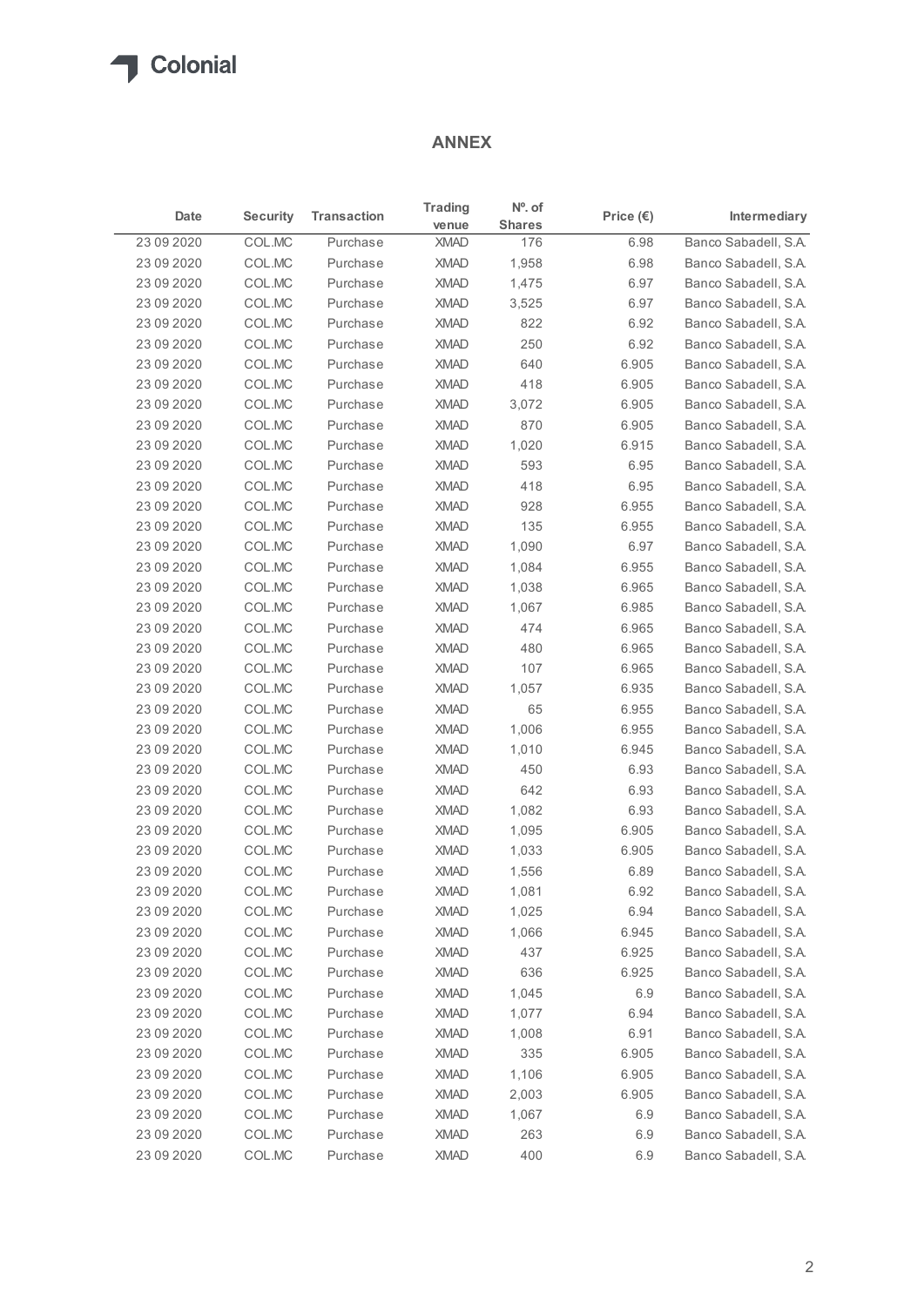| Banco Sabadell, S.A.<br>23 09 2020<br>COL.MC<br>6.9<br>Purchase<br><b>XMAD</b><br>418<br>Banco Sabadell, S.A.<br>23 09 2020<br>COL.MC<br>Purchase<br><b>XMAD</b><br>381<br>6.89<br>COL.MC<br><b>XMAD</b><br>163<br>Banco Sabadell, S.A.<br>23 09 2020<br>Purchase<br>6.89<br>COL.MC<br><b>XMAD</b><br>526<br>Banco Sabadell, S.A.<br>23 09 20 20<br>Purchase<br>6.89<br>COL.MC<br>4,000<br>Banco Sabadell, S.A.<br>23 09 20 20<br>Purchase<br><b>XMAD</b><br>6.875<br>COL.MC<br>6.875<br>Banco Sabadell, S.A.<br>23 09 2020<br>Purchase<br><b>XMAD</b><br>1,000<br>887<br>Banco Sabadell, S.A.<br>23 09 2020<br>COL.MC<br>Purchase<br><b>XMAD</b><br>6.86<br>COL.MC<br>Banco Sabadell, S.A.<br>23 09 2020<br>Purchase<br><b>XMAD</b><br>117<br>6.86<br>23 09 20 20<br>COL.MC<br>Purchase<br><b>XMAD</b><br>440<br>6.82<br>Banco Sabadell, S.A.<br><b>XMAD</b><br>325<br>Banco Sabadell, S.A.<br>23 09 20 20<br>COL.MC<br>Purchase<br>6.82<br>COL.MC<br><b>XMAD</b><br>Banco Sabadell, S.A.<br>23 09 20 20<br>Purchase<br>729<br>6.82<br>COL.MC<br><b>XMAD</b><br>500<br>6.82<br>Banco Sabadell, S.A.<br>23 09 2020<br>Purchase<br>23 09 2020<br>COL.MC<br><b>XMAD</b><br>1,596<br>6.82<br>Banco Sabadell, S.A.<br>Purchase<br>23 09 2020<br>COL.MC<br>XMAD<br>6.82<br>Purchase<br>1,410<br>Banco Sabadell, S.A.<br>23 09 2020<br>COL.MC<br><b>XMAD</b><br>1,047<br>6.83<br>Banco Sabadell, S.A.<br>Purchase<br>COL.MC<br>XMAD<br>1,018<br>6.84<br>Banco Sabadell, S.A.<br>23 09 2020<br>Purchase<br>COL.MC<br><b>XMAD</b><br>1,058<br>23 09 2020<br>Purchase<br>6.85<br>Banco Sabadell, S.A.<br>6.83<br>Banco Sabadell, S.A.<br>23 09 2020<br>COL.MC<br>Purchase<br><b>XMAD</b><br>1,348<br>Banco Sabadell, S.A.<br>23 09 2020<br>COL.MC<br>Purchase<br><b>XMAD</b><br>2,000<br>6.83<br>XMAD<br>1,652<br>6.83<br>23 09 2020<br>COL.MC<br>Purchase<br>Banco Sabadell, S.A.<br>XMAD<br>1,024<br>6.835<br>23 09 2020<br>COL.MC<br>Purchase<br>Banco Sabadell, S.A.<br>COL.MC<br>XMAD<br>6.825<br>23 09 2020<br>Purchase<br>23<br>Banco Sabadell, S.A.<br>COL.MC<br><b>XMAD</b><br>153<br>6.825<br>Banco Sabadell, S.A.<br>23 09 2020<br>Purchase<br>6.81<br>23 09 2020<br>COL.MC<br>Purchase<br><b>XMAD</b><br>225<br>Banco Sabadell, S.A.<br>XMAD<br>254<br>6.81<br>23 09 2020<br>COL.MC<br>Purchase<br>Banco Sabadell, S.A.<br><b>XMAD</b><br>500<br>6.81<br>23 09 2020<br>COL.MC<br>Purchase<br>Banco Sabadell, S.A.<br>COL.MC<br><b>XMAD</b><br>98<br>6.81<br>Banco Sabadell, S.A.<br>23 09 2020<br>Purchase<br>COL.MC<br><b>XMAD</b><br>500<br>6.81<br>Banco Sabadell, S.A.<br>23 09 2020<br>Purchase<br>23 09 2020<br>COL.MC<br>Purchase<br><b>XMAD</b><br>3,348<br>6.81<br>Banco Sabadell, S.A.<br><b>XMAD</b><br>75<br>23 09 2020<br>COL.MC<br>Purchase<br>6.81<br>Banco Sabadell, S.A.<br>COL.MC<br>XMAD<br>600<br>6.765<br>Banco Sabadell, S.A.<br>24 09 2020<br>Purchase<br>COL.MC<br>486<br>6.765<br>Banco Sabadell, S.A.<br>24 09 2020<br>Purchase<br><b>XMAD</b><br>COL.MC<br><b>XMAD</b><br>6.8<br>24 09 2020<br>Purchase<br>732<br>Banco Sabadell, S.A.<br>337<br>6.8<br>24 09 2020<br>COL.MC<br>Purchase<br><b>XMAD</b><br>Banco Sabadell, S.A.<br>891<br>6.82<br>24 09 2020<br>COL.MC<br><b>XMAD</b><br>Banco Sabadell, S.A.<br>Purchase<br>COL.MC<br>XMAD<br>194<br>6.82<br>Banco Sabadell, S.A.<br>24 09 2020<br>Purchase<br><b>XMAD</b><br>1,029<br>6.87<br>24 09 2020<br>COL.MC<br>Purchase<br>Banco Sabadell, S.A.<br><b>XMAD</b><br>6.865<br>24 09 2020<br>COL.MC<br>Purchase<br>324<br>Banco Sabadell, S.A.<br>24 09 2020<br>COL.MC<br>Purchase<br><b>XMAD</b><br>49<br>6.865<br>Banco Sabadell, S.A.<br>676<br>6.865<br>Banco Sabadell, S.A.<br>24 09 2020<br>COL.MC<br>Purchase<br><b>XMAD</b><br>24 09 2020<br>COL.MC<br><b>XMAD</b><br>1,092<br>6.905<br>Banco Sabadell, S.A.<br>Purchase<br>XMAD<br>1,070<br>24 09 2020<br>COL.MC<br>Purchase<br>6.95<br>Banco Sabadell, S.A.<br>COL.MC<br><b>XMAD</b><br>1,620<br>Banco Sabadell, S.A.<br>24 09 2020<br>Purchase<br>6.9<br>24 09 2020<br>COL.MC<br>Purchase<br><b>XMAD</b><br>489<br>6.9<br>Banco Sabadell, S.A.<br>6.885<br>24 09 2020<br>COL.MC<br>Purchase<br><b>XMAD</b><br>1,079<br>Banco Sabadell, S.A.<br>24 09 2020<br>COL.MC<br><b>XMAD</b><br>661<br>6.845<br>Banco Sabadell, S.A.<br>Purchase<br><b>XMAD</b><br>6.845<br>Banco Sabadell, S.A.<br>24 09 2020<br>COL.MC<br>Purchase<br>397<br>24 09 2020<br>COL.MC<br><b>XMAD</b><br>232<br>6.845<br>Banco Sabadell, S.A.<br>Purchase<br>COL.MC<br>820<br>6.845<br>24 09 2020<br>Purchase<br>XMAD<br>Banco Sabadell, S.A. | Date | <b>Security</b> | <b>Transaction</b> | <b>Trading</b> | Nº. of        | Price $(\epsilon)$ | Intermediary |
|----------------------------------------------------------------------------------------------------------------------------------------------------------------------------------------------------------------------------------------------------------------------------------------------------------------------------------------------------------------------------------------------------------------------------------------------------------------------------------------------------------------------------------------------------------------------------------------------------------------------------------------------------------------------------------------------------------------------------------------------------------------------------------------------------------------------------------------------------------------------------------------------------------------------------------------------------------------------------------------------------------------------------------------------------------------------------------------------------------------------------------------------------------------------------------------------------------------------------------------------------------------------------------------------------------------------------------------------------------------------------------------------------------------------------------------------------------------------------------------------------------------------------------------------------------------------------------------------------------------------------------------------------------------------------------------------------------------------------------------------------------------------------------------------------------------------------------------------------------------------------------------------------------------------------------------------------------------------------------------------------------------------------------------------------------------------------------------------------------------------------------------------------------------------------------------------------------------------------------------------------------------------------------------------------------------------------------------------------------------------------------------------------------------------------------------------------------------------------------------------------------------------------------------------------------------------------------------------------------------------------------------------------------------------------------------------------------------------------------------------------------------------------------------------------------------------------------------------------------------------------------------------------------------------------------------------------------------------------------------------------------------------------------------------------------------------------------------------------------------------------------------------------------------------------------------------------------------------------------------------------------------------------------------------------------------------------------------------------------------------------------------------------------------------------------------------------------------------------------------------------------------------------------------------------------------------------------------------------------------------------------------------------------------------------------------------------------------------------------------------------------------------------------------------------------------------------------------------------------------------------------------------------------------------------------------------------------------------------------------------------------------------------------------------------------------------------------------------------------------------------------------------------------------------------------------------------------------------------------------------------------------------------------------------------------------------------------------------------------------------------------------------------------------------------------------------------------------------------------------------------------------------------------------------------------------|------|-----------------|--------------------|----------------|---------------|--------------------|--------------|
|                                                                                                                                                                                                                                                                                                                                                                                                                                                                                                                                                                                                                                                                                                                                                                                                                                                                                                                                                                                                                                                                                                                                                                                                                                                                                                                                                                                                                                                                                                                                                                                                                                                                                                                                                                                                                                                                                                                                                                                                                                                                                                                                                                                                                                                                                                                                                                                                                                                                                                                                                                                                                                                                                                                                                                                                                                                                                                                                                                                                                                                                                                                                                                                                                                                                                                                                                                                                                                                                                                                                                                                                                                                                                                                                                                                                                                                                                                                                                                                                                                                                                                                                                                                                                                                                                                                                                                                                                                                                                                                                                                |      |                 |                    | venue          | <b>Shares</b> |                    |              |
|                                                                                                                                                                                                                                                                                                                                                                                                                                                                                                                                                                                                                                                                                                                                                                                                                                                                                                                                                                                                                                                                                                                                                                                                                                                                                                                                                                                                                                                                                                                                                                                                                                                                                                                                                                                                                                                                                                                                                                                                                                                                                                                                                                                                                                                                                                                                                                                                                                                                                                                                                                                                                                                                                                                                                                                                                                                                                                                                                                                                                                                                                                                                                                                                                                                                                                                                                                                                                                                                                                                                                                                                                                                                                                                                                                                                                                                                                                                                                                                                                                                                                                                                                                                                                                                                                                                                                                                                                                                                                                                                                                |      |                 |                    |                |               |                    |              |
|                                                                                                                                                                                                                                                                                                                                                                                                                                                                                                                                                                                                                                                                                                                                                                                                                                                                                                                                                                                                                                                                                                                                                                                                                                                                                                                                                                                                                                                                                                                                                                                                                                                                                                                                                                                                                                                                                                                                                                                                                                                                                                                                                                                                                                                                                                                                                                                                                                                                                                                                                                                                                                                                                                                                                                                                                                                                                                                                                                                                                                                                                                                                                                                                                                                                                                                                                                                                                                                                                                                                                                                                                                                                                                                                                                                                                                                                                                                                                                                                                                                                                                                                                                                                                                                                                                                                                                                                                                                                                                                                                                |      |                 |                    |                |               |                    |              |
|                                                                                                                                                                                                                                                                                                                                                                                                                                                                                                                                                                                                                                                                                                                                                                                                                                                                                                                                                                                                                                                                                                                                                                                                                                                                                                                                                                                                                                                                                                                                                                                                                                                                                                                                                                                                                                                                                                                                                                                                                                                                                                                                                                                                                                                                                                                                                                                                                                                                                                                                                                                                                                                                                                                                                                                                                                                                                                                                                                                                                                                                                                                                                                                                                                                                                                                                                                                                                                                                                                                                                                                                                                                                                                                                                                                                                                                                                                                                                                                                                                                                                                                                                                                                                                                                                                                                                                                                                                                                                                                                                                |      |                 |                    |                |               |                    |              |
|                                                                                                                                                                                                                                                                                                                                                                                                                                                                                                                                                                                                                                                                                                                                                                                                                                                                                                                                                                                                                                                                                                                                                                                                                                                                                                                                                                                                                                                                                                                                                                                                                                                                                                                                                                                                                                                                                                                                                                                                                                                                                                                                                                                                                                                                                                                                                                                                                                                                                                                                                                                                                                                                                                                                                                                                                                                                                                                                                                                                                                                                                                                                                                                                                                                                                                                                                                                                                                                                                                                                                                                                                                                                                                                                                                                                                                                                                                                                                                                                                                                                                                                                                                                                                                                                                                                                                                                                                                                                                                                                                                |      |                 |                    |                |               |                    |              |
|                                                                                                                                                                                                                                                                                                                                                                                                                                                                                                                                                                                                                                                                                                                                                                                                                                                                                                                                                                                                                                                                                                                                                                                                                                                                                                                                                                                                                                                                                                                                                                                                                                                                                                                                                                                                                                                                                                                                                                                                                                                                                                                                                                                                                                                                                                                                                                                                                                                                                                                                                                                                                                                                                                                                                                                                                                                                                                                                                                                                                                                                                                                                                                                                                                                                                                                                                                                                                                                                                                                                                                                                                                                                                                                                                                                                                                                                                                                                                                                                                                                                                                                                                                                                                                                                                                                                                                                                                                                                                                                                                                |      |                 |                    |                |               |                    |              |
|                                                                                                                                                                                                                                                                                                                                                                                                                                                                                                                                                                                                                                                                                                                                                                                                                                                                                                                                                                                                                                                                                                                                                                                                                                                                                                                                                                                                                                                                                                                                                                                                                                                                                                                                                                                                                                                                                                                                                                                                                                                                                                                                                                                                                                                                                                                                                                                                                                                                                                                                                                                                                                                                                                                                                                                                                                                                                                                                                                                                                                                                                                                                                                                                                                                                                                                                                                                                                                                                                                                                                                                                                                                                                                                                                                                                                                                                                                                                                                                                                                                                                                                                                                                                                                                                                                                                                                                                                                                                                                                                                                |      |                 |                    |                |               |                    |              |
|                                                                                                                                                                                                                                                                                                                                                                                                                                                                                                                                                                                                                                                                                                                                                                                                                                                                                                                                                                                                                                                                                                                                                                                                                                                                                                                                                                                                                                                                                                                                                                                                                                                                                                                                                                                                                                                                                                                                                                                                                                                                                                                                                                                                                                                                                                                                                                                                                                                                                                                                                                                                                                                                                                                                                                                                                                                                                                                                                                                                                                                                                                                                                                                                                                                                                                                                                                                                                                                                                                                                                                                                                                                                                                                                                                                                                                                                                                                                                                                                                                                                                                                                                                                                                                                                                                                                                                                                                                                                                                                                                                |      |                 |                    |                |               |                    |              |
|                                                                                                                                                                                                                                                                                                                                                                                                                                                                                                                                                                                                                                                                                                                                                                                                                                                                                                                                                                                                                                                                                                                                                                                                                                                                                                                                                                                                                                                                                                                                                                                                                                                                                                                                                                                                                                                                                                                                                                                                                                                                                                                                                                                                                                                                                                                                                                                                                                                                                                                                                                                                                                                                                                                                                                                                                                                                                                                                                                                                                                                                                                                                                                                                                                                                                                                                                                                                                                                                                                                                                                                                                                                                                                                                                                                                                                                                                                                                                                                                                                                                                                                                                                                                                                                                                                                                                                                                                                                                                                                                                                |      |                 |                    |                |               |                    |              |
|                                                                                                                                                                                                                                                                                                                                                                                                                                                                                                                                                                                                                                                                                                                                                                                                                                                                                                                                                                                                                                                                                                                                                                                                                                                                                                                                                                                                                                                                                                                                                                                                                                                                                                                                                                                                                                                                                                                                                                                                                                                                                                                                                                                                                                                                                                                                                                                                                                                                                                                                                                                                                                                                                                                                                                                                                                                                                                                                                                                                                                                                                                                                                                                                                                                                                                                                                                                                                                                                                                                                                                                                                                                                                                                                                                                                                                                                                                                                                                                                                                                                                                                                                                                                                                                                                                                                                                                                                                                                                                                                                                |      |                 |                    |                |               |                    |              |
|                                                                                                                                                                                                                                                                                                                                                                                                                                                                                                                                                                                                                                                                                                                                                                                                                                                                                                                                                                                                                                                                                                                                                                                                                                                                                                                                                                                                                                                                                                                                                                                                                                                                                                                                                                                                                                                                                                                                                                                                                                                                                                                                                                                                                                                                                                                                                                                                                                                                                                                                                                                                                                                                                                                                                                                                                                                                                                                                                                                                                                                                                                                                                                                                                                                                                                                                                                                                                                                                                                                                                                                                                                                                                                                                                                                                                                                                                                                                                                                                                                                                                                                                                                                                                                                                                                                                                                                                                                                                                                                                                                |      |                 |                    |                |               |                    |              |
|                                                                                                                                                                                                                                                                                                                                                                                                                                                                                                                                                                                                                                                                                                                                                                                                                                                                                                                                                                                                                                                                                                                                                                                                                                                                                                                                                                                                                                                                                                                                                                                                                                                                                                                                                                                                                                                                                                                                                                                                                                                                                                                                                                                                                                                                                                                                                                                                                                                                                                                                                                                                                                                                                                                                                                                                                                                                                                                                                                                                                                                                                                                                                                                                                                                                                                                                                                                                                                                                                                                                                                                                                                                                                                                                                                                                                                                                                                                                                                                                                                                                                                                                                                                                                                                                                                                                                                                                                                                                                                                                                                |      |                 |                    |                |               |                    |              |
|                                                                                                                                                                                                                                                                                                                                                                                                                                                                                                                                                                                                                                                                                                                                                                                                                                                                                                                                                                                                                                                                                                                                                                                                                                                                                                                                                                                                                                                                                                                                                                                                                                                                                                                                                                                                                                                                                                                                                                                                                                                                                                                                                                                                                                                                                                                                                                                                                                                                                                                                                                                                                                                                                                                                                                                                                                                                                                                                                                                                                                                                                                                                                                                                                                                                                                                                                                                                                                                                                                                                                                                                                                                                                                                                                                                                                                                                                                                                                                                                                                                                                                                                                                                                                                                                                                                                                                                                                                                                                                                                                                |      |                 |                    |                |               |                    |              |
|                                                                                                                                                                                                                                                                                                                                                                                                                                                                                                                                                                                                                                                                                                                                                                                                                                                                                                                                                                                                                                                                                                                                                                                                                                                                                                                                                                                                                                                                                                                                                                                                                                                                                                                                                                                                                                                                                                                                                                                                                                                                                                                                                                                                                                                                                                                                                                                                                                                                                                                                                                                                                                                                                                                                                                                                                                                                                                                                                                                                                                                                                                                                                                                                                                                                                                                                                                                                                                                                                                                                                                                                                                                                                                                                                                                                                                                                                                                                                                                                                                                                                                                                                                                                                                                                                                                                                                                                                                                                                                                                                                |      |                 |                    |                |               |                    |              |
|                                                                                                                                                                                                                                                                                                                                                                                                                                                                                                                                                                                                                                                                                                                                                                                                                                                                                                                                                                                                                                                                                                                                                                                                                                                                                                                                                                                                                                                                                                                                                                                                                                                                                                                                                                                                                                                                                                                                                                                                                                                                                                                                                                                                                                                                                                                                                                                                                                                                                                                                                                                                                                                                                                                                                                                                                                                                                                                                                                                                                                                                                                                                                                                                                                                                                                                                                                                                                                                                                                                                                                                                                                                                                                                                                                                                                                                                                                                                                                                                                                                                                                                                                                                                                                                                                                                                                                                                                                                                                                                                                                |      |                 |                    |                |               |                    |              |
|                                                                                                                                                                                                                                                                                                                                                                                                                                                                                                                                                                                                                                                                                                                                                                                                                                                                                                                                                                                                                                                                                                                                                                                                                                                                                                                                                                                                                                                                                                                                                                                                                                                                                                                                                                                                                                                                                                                                                                                                                                                                                                                                                                                                                                                                                                                                                                                                                                                                                                                                                                                                                                                                                                                                                                                                                                                                                                                                                                                                                                                                                                                                                                                                                                                                                                                                                                                                                                                                                                                                                                                                                                                                                                                                                                                                                                                                                                                                                                                                                                                                                                                                                                                                                                                                                                                                                                                                                                                                                                                                                                |      |                 |                    |                |               |                    |              |
|                                                                                                                                                                                                                                                                                                                                                                                                                                                                                                                                                                                                                                                                                                                                                                                                                                                                                                                                                                                                                                                                                                                                                                                                                                                                                                                                                                                                                                                                                                                                                                                                                                                                                                                                                                                                                                                                                                                                                                                                                                                                                                                                                                                                                                                                                                                                                                                                                                                                                                                                                                                                                                                                                                                                                                                                                                                                                                                                                                                                                                                                                                                                                                                                                                                                                                                                                                                                                                                                                                                                                                                                                                                                                                                                                                                                                                                                                                                                                                                                                                                                                                                                                                                                                                                                                                                                                                                                                                                                                                                                                                |      |                 |                    |                |               |                    |              |
|                                                                                                                                                                                                                                                                                                                                                                                                                                                                                                                                                                                                                                                                                                                                                                                                                                                                                                                                                                                                                                                                                                                                                                                                                                                                                                                                                                                                                                                                                                                                                                                                                                                                                                                                                                                                                                                                                                                                                                                                                                                                                                                                                                                                                                                                                                                                                                                                                                                                                                                                                                                                                                                                                                                                                                                                                                                                                                                                                                                                                                                                                                                                                                                                                                                                                                                                                                                                                                                                                                                                                                                                                                                                                                                                                                                                                                                                                                                                                                                                                                                                                                                                                                                                                                                                                                                                                                                                                                                                                                                                                                |      |                 |                    |                |               |                    |              |
|                                                                                                                                                                                                                                                                                                                                                                                                                                                                                                                                                                                                                                                                                                                                                                                                                                                                                                                                                                                                                                                                                                                                                                                                                                                                                                                                                                                                                                                                                                                                                                                                                                                                                                                                                                                                                                                                                                                                                                                                                                                                                                                                                                                                                                                                                                                                                                                                                                                                                                                                                                                                                                                                                                                                                                                                                                                                                                                                                                                                                                                                                                                                                                                                                                                                                                                                                                                                                                                                                                                                                                                                                                                                                                                                                                                                                                                                                                                                                                                                                                                                                                                                                                                                                                                                                                                                                                                                                                                                                                                                                                |      |                 |                    |                |               |                    |              |
|                                                                                                                                                                                                                                                                                                                                                                                                                                                                                                                                                                                                                                                                                                                                                                                                                                                                                                                                                                                                                                                                                                                                                                                                                                                                                                                                                                                                                                                                                                                                                                                                                                                                                                                                                                                                                                                                                                                                                                                                                                                                                                                                                                                                                                                                                                                                                                                                                                                                                                                                                                                                                                                                                                                                                                                                                                                                                                                                                                                                                                                                                                                                                                                                                                                                                                                                                                                                                                                                                                                                                                                                                                                                                                                                                                                                                                                                                                                                                                                                                                                                                                                                                                                                                                                                                                                                                                                                                                                                                                                                                                |      |                 |                    |                |               |                    |              |
|                                                                                                                                                                                                                                                                                                                                                                                                                                                                                                                                                                                                                                                                                                                                                                                                                                                                                                                                                                                                                                                                                                                                                                                                                                                                                                                                                                                                                                                                                                                                                                                                                                                                                                                                                                                                                                                                                                                                                                                                                                                                                                                                                                                                                                                                                                                                                                                                                                                                                                                                                                                                                                                                                                                                                                                                                                                                                                                                                                                                                                                                                                                                                                                                                                                                                                                                                                                                                                                                                                                                                                                                                                                                                                                                                                                                                                                                                                                                                                                                                                                                                                                                                                                                                                                                                                                                                                                                                                                                                                                                                                |      |                 |                    |                |               |                    |              |
|                                                                                                                                                                                                                                                                                                                                                                                                                                                                                                                                                                                                                                                                                                                                                                                                                                                                                                                                                                                                                                                                                                                                                                                                                                                                                                                                                                                                                                                                                                                                                                                                                                                                                                                                                                                                                                                                                                                                                                                                                                                                                                                                                                                                                                                                                                                                                                                                                                                                                                                                                                                                                                                                                                                                                                                                                                                                                                                                                                                                                                                                                                                                                                                                                                                                                                                                                                                                                                                                                                                                                                                                                                                                                                                                                                                                                                                                                                                                                                                                                                                                                                                                                                                                                                                                                                                                                                                                                                                                                                                                                                |      |                 |                    |                |               |                    |              |
|                                                                                                                                                                                                                                                                                                                                                                                                                                                                                                                                                                                                                                                                                                                                                                                                                                                                                                                                                                                                                                                                                                                                                                                                                                                                                                                                                                                                                                                                                                                                                                                                                                                                                                                                                                                                                                                                                                                                                                                                                                                                                                                                                                                                                                                                                                                                                                                                                                                                                                                                                                                                                                                                                                                                                                                                                                                                                                                                                                                                                                                                                                                                                                                                                                                                                                                                                                                                                                                                                                                                                                                                                                                                                                                                                                                                                                                                                                                                                                                                                                                                                                                                                                                                                                                                                                                                                                                                                                                                                                                                                                |      |                 |                    |                |               |                    |              |
|                                                                                                                                                                                                                                                                                                                                                                                                                                                                                                                                                                                                                                                                                                                                                                                                                                                                                                                                                                                                                                                                                                                                                                                                                                                                                                                                                                                                                                                                                                                                                                                                                                                                                                                                                                                                                                                                                                                                                                                                                                                                                                                                                                                                                                                                                                                                                                                                                                                                                                                                                                                                                                                                                                                                                                                                                                                                                                                                                                                                                                                                                                                                                                                                                                                                                                                                                                                                                                                                                                                                                                                                                                                                                                                                                                                                                                                                                                                                                                                                                                                                                                                                                                                                                                                                                                                                                                                                                                                                                                                                                                |      |                 |                    |                |               |                    |              |
|                                                                                                                                                                                                                                                                                                                                                                                                                                                                                                                                                                                                                                                                                                                                                                                                                                                                                                                                                                                                                                                                                                                                                                                                                                                                                                                                                                                                                                                                                                                                                                                                                                                                                                                                                                                                                                                                                                                                                                                                                                                                                                                                                                                                                                                                                                                                                                                                                                                                                                                                                                                                                                                                                                                                                                                                                                                                                                                                                                                                                                                                                                                                                                                                                                                                                                                                                                                                                                                                                                                                                                                                                                                                                                                                                                                                                                                                                                                                                                                                                                                                                                                                                                                                                                                                                                                                                                                                                                                                                                                                                                |      |                 |                    |                |               |                    |              |
|                                                                                                                                                                                                                                                                                                                                                                                                                                                                                                                                                                                                                                                                                                                                                                                                                                                                                                                                                                                                                                                                                                                                                                                                                                                                                                                                                                                                                                                                                                                                                                                                                                                                                                                                                                                                                                                                                                                                                                                                                                                                                                                                                                                                                                                                                                                                                                                                                                                                                                                                                                                                                                                                                                                                                                                                                                                                                                                                                                                                                                                                                                                                                                                                                                                                                                                                                                                                                                                                                                                                                                                                                                                                                                                                                                                                                                                                                                                                                                                                                                                                                                                                                                                                                                                                                                                                                                                                                                                                                                                                                                |      |                 |                    |                |               |                    |              |
|                                                                                                                                                                                                                                                                                                                                                                                                                                                                                                                                                                                                                                                                                                                                                                                                                                                                                                                                                                                                                                                                                                                                                                                                                                                                                                                                                                                                                                                                                                                                                                                                                                                                                                                                                                                                                                                                                                                                                                                                                                                                                                                                                                                                                                                                                                                                                                                                                                                                                                                                                                                                                                                                                                                                                                                                                                                                                                                                                                                                                                                                                                                                                                                                                                                                                                                                                                                                                                                                                                                                                                                                                                                                                                                                                                                                                                                                                                                                                                                                                                                                                                                                                                                                                                                                                                                                                                                                                                                                                                                                                                |      |                 |                    |                |               |                    |              |
|                                                                                                                                                                                                                                                                                                                                                                                                                                                                                                                                                                                                                                                                                                                                                                                                                                                                                                                                                                                                                                                                                                                                                                                                                                                                                                                                                                                                                                                                                                                                                                                                                                                                                                                                                                                                                                                                                                                                                                                                                                                                                                                                                                                                                                                                                                                                                                                                                                                                                                                                                                                                                                                                                                                                                                                                                                                                                                                                                                                                                                                                                                                                                                                                                                                                                                                                                                                                                                                                                                                                                                                                                                                                                                                                                                                                                                                                                                                                                                                                                                                                                                                                                                                                                                                                                                                                                                                                                                                                                                                                                                |      |                 |                    |                |               |                    |              |
|                                                                                                                                                                                                                                                                                                                                                                                                                                                                                                                                                                                                                                                                                                                                                                                                                                                                                                                                                                                                                                                                                                                                                                                                                                                                                                                                                                                                                                                                                                                                                                                                                                                                                                                                                                                                                                                                                                                                                                                                                                                                                                                                                                                                                                                                                                                                                                                                                                                                                                                                                                                                                                                                                                                                                                                                                                                                                                                                                                                                                                                                                                                                                                                                                                                                                                                                                                                                                                                                                                                                                                                                                                                                                                                                                                                                                                                                                                                                                                                                                                                                                                                                                                                                                                                                                                                                                                                                                                                                                                                                                                |      |                 |                    |                |               |                    |              |
|                                                                                                                                                                                                                                                                                                                                                                                                                                                                                                                                                                                                                                                                                                                                                                                                                                                                                                                                                                                                                                                                                                                                                                                                                                                                                                                                                                                                                                                                                                                                                                                                                                                                                                                                                                                                                                                                                                                                                                                                                                                                                                                                                                                                                                                                                                                                                                                                                                                                                                                                                                                                                                                                                                                                                                                                                                                                                                                                                                                                                                                                                                                                                                                                                                                                                                                                                                                                                                                                                                                                                                                                                                                                                                                                                                                                                                                                                                                                                                                                                                                                                                                                                                                                                                                                                                                                                                                                                                                                                                                                                                |      |                 |                    |                |               |                    |              |
|                                                                                                                                                                                                                                                                                                                                                                                                                                                                                                                                                                                                                                                                                                                                                                                                                                                                                                                                                                                                                                                                                                                                                                                                                                                                                                                                                                                                                                                                                                                                                                                                                                                                                                                                                                                                                                                                                                                                                                                                                                                                                                                                                                                                                                                                                                                                                                                                                                                                                                                                                                                                                                                                                                                                                                                                                                                                                                                                                                                                                                                                                                                                                                                                                                                                                                                                                                                                                                                                                                                                                                                                                                                                                                                                                                                                                                                                                                                                                                                                                                                                                                                                                                                                                                                                                                                                                                                                                                                                                                                                                                |      |                 |                    |                |               |                    |              |
|                                                                                                                                                                                                                                                                                                                                                                                                                                                                                                                                                                                                                                                                                                                                                                                                                                                                                                                                                                                                                                                                                                                                                                                                                                                                                                                                                                                                                                                                                                                                                                                                                                                                                                                                                                                                                                                                                                                                                                                                                                                                                                                                                                                                                                                                                                                                                                                                                                                                                                                                                                                                                                                                                                                                                                                                                                                                                                                                                                                                                                                                                                                                                                                                                                                                                                                                                                                                                                                                                                                                                                                                                                                                                                                                                                                                                                                                                                                                                                                                                                                                                                                                                                                                                                                                                                                                                                                                                                                                                                                                                                |      |                 |                    |                |               |                    |              |
|                                                                                                                                                                                                                                                                                                                                                                                                                                                                                                                                                                                                                                                                                                                                                                                                                                                                                                                                                                                                                                                                                                                                                                                                                                                                                                                                                                                                                                                                                                                                                                                                                                                                                                                                                                                                                                                                                                                                                                                                                                                                                                                                                                                                                                                                                                                                                                                                                                                                                                                                                                                                                                                                                                                                                                                                                                                                                                                                                                                                                                                                                                                                                                                                                                                                                                                                                                                                                                                                                                                                                                                                                                                                                                                                                                                                                                                                                                                                                                                                                                                                                                                                                                                                                                                                                                                                                                                                                                                                                                                                                                |      |                 |                    |                |               |                    |              |
|                                                                                                                                                                                                                                                                                                                                                                                                                                                                                                                                                                                                                                                                                                                                                                                                                                                                                                                                                                                                                                                                                                                                                                                                                                                                                                                                                                                                                                                                                                                                                                                                                                                                                                                                                                                                                                                                                                                                                                                                                                                                                                                                                                                                                                                                                                                                                                                                                                                                                                                                                                                                                                                                                                                                                                                                                                                                                                                                                                                                                                                                                                                                                                                                                                                                                                                                                                                                                                                                                                                                                                                                                                                                                                                                                                                                                                                                                                                                                                                                                                                                                                                                                                                                                                                                                                                                                                                                                                                                                                                                                                |      |                 |                    |                |               |                    |              |
|                                                                                                                                                                                                                                                                                                                                                                                                                                                                                                                                                                                                                                                                                                                                                                                                                                                                                                                                                                                                                                                                                                                                                                                                                                                                                                                                                                                                                                                                                                                                                                                                                                                                                                                                                                                                                                                                                                                                                                                                                                                                                                                                                                                                                                                                                                                                                                                                                                                                                                                                                                                                                                                                                                                                                                                                                                                                                                                                                                                                                                                                                                                                                                                                                                                                                                                                                                                                                                                                                                                                                                                                                                                                                                                                                                                                                                                                                                                                                                                                                                                                                                                                                                                                                                                                                                                                                                                                                                                                                                                                                                |      |                 |                    |                |               |                    |              |
|                                                                                                                                                                                                                                                                                                                                                                                                                                                                                                                                                                                                                                                                                                                                                                                                                                                                                                                                                                                                                                                                                                                                                                                                                                                                                                                                                                                                                                                                                                                                                                                                                                                                                                                                                                                                                                                                                                                                                                                                                                                                                                                                                                                                                                                                                                                                                                                                                                                                                                                                                                                                                                                                                                                                                                                                                                                                                                                                                                                                                                                                                                                                                                                                                                                                                                                                                                                                                                                                                                                                                                                                                                                                                                                                                                                                                                                                                                                                                                                                                                                                                                                                                                                                                                                                                                                                                                                                                                                                                                                                                                |      |                 |                    |                |               |                    |              |
|                                                                                                                                                                                                                                                                                                                                                                                                                                                                                                                                                                                                                                                                                                                                                                                                                                                                                                                                                                                                                                                                                                                                                                                                                                                                                                                                                                                                                                                                                                                                                                                                                                                                                                                                                                                                                                                                                                                                                                                                                                                                                                                                                                                                                                                                                                                                                                                                                                                                                                                                                                                                                                                                                                                                                                                                                                                                                                                                                                                                                                                                                                                                                                                                                                                                                                                                                                                                                                                                                                                                                                                                                                                                                                                                                                                                                                                                                                                                                                                                                                                                                                                                                                                                                                                                                                                                                                                                                                                                                                                                                                |      |                 |                    |                |               |                    |              |
|                                                                                                                                                                                                                                                                                                                                                                                                                                                                                                                                                                                                                                                                                                                                                                                                                                                                                                                                                                                                                                                                                                                                                                                                                                                                                                                                                                                                                                                                                                                                                                                                                                                                                                                                                                                                                                                                                                                                                                                                                                                                                                                                                                                                                                                                                                                                                                                                                                                                                                                                                                                                                                                                                                                                                                                                                                                                                                                                                                                                                                                                                                                                                                                                                                                                                                                                                                                                                                                                                                                                                                                                                                                                                                                                                                                                                                                                                                                                                                                                                                                                                                                                                                                                                                                                                                                                                                                                                                                                                                                                                                |      |                 |                    |                |               |                    |              |
|                                                                                                                                                                                                                                                                                                                                                                                                                                                                                                                                                                                                                                                                                                                                                                                                                                                                                                                                                                                                                                                                                                                                                                                                                                                                                                                                                                                                                                                                                                                                                                                                                                                                                                                                                                                                                                                                                                                                                                                                                                                                                                                                                                                                                                                                                                                                                                                                                                                                                                                                                                                                                                                                                                                                                                                                                                                                                                                                                                                                                                                                                                                                                                                                                                                                                                                                                                                                                                                                                                                                                                                                                                                                                                                                                                                                                                                                                                                                                                                                                                                                                                                                                                                                                                                                                                                                                                                                                                                                                                                                                                |      |                 |                    |                |               |                    |              |
|                                                                                                                                                                                                                                                                                                                                                                                                                                                                                                                                                                                                                                                                                                                                                                                                                                                                                                                                                                                                                                                                                                                                                                                                                                                                                                                                                                                                                                                                                                                                                                                                                                                                                                                                                                                                                                                                                                                                                                                                                                                                                                                                                                                                                                                                                                                                                                                                                                                                                                                                                                                                                                                                                                                                                                                                                                                                                                                                                                                                                                                                                                                                                                                                                                                                                                                                                                                                                                                                                                                                                                                                                                                                                                                                                                                                                                                                                                                                                                                                                                                                                                                                                                                                                                                                                                                                                                                                                                                                                                                                                                |      |                 |                    |                |               |                    |              |
|                                                                                                                                                                                                                                                                                                                                                                                                                                                                                                                                                                                                                                                                                                                                                                                                                                                                                                                                                                                                                                                                                                                                                                                                                                                                                                                                                                                                                                                                                                                                                                                                                                                                                                                                                                                                                                                                                                                                                                                                                                                                                                                                                                                                                                                                                                                                                                                                                                                                                                                                                                                                                                                                                                                                                                                                                                                                                                                                                                                                                                                                                                                                                                                                                                                                                                                                                                                                                                                                                                                                                                                                                                                                                                                                                                                                                                                                                                                                                                                                                                                                                                                                                                                                                                                                                                                                                                                                                                                                                                                                                                |      |                 |                    |                |               |                    |              |
|                                                                                                                                                                                                                                                                                                                                                                                                                                                                                                                                                                                                                                                                                                                                                                                                                                                                                                                                                                                                                                                                                                                                                                                                                                                                                                                                                                                                                                                                                                                                                                                                                                                                                                                                                                                                                                                                                                                                                                                                                                                                                                                                                                                                                                                                                                                                                                                                                                                                                                                                                                                                                                                                                                                                                                                                                                                                                                                                                                                                                                                                                                                                                                                                                                                                                                                                                                                                                                                                                                                                                                                                                                                                                                                                                                                                                                                                                                                                                                                                                                                                                                                                                                                                                                                                                                                                                                                                                                                                                                                                                                |      |                 |                    |                |               |                    |              |
|                                                                                                                                                                                                                                                                                                                                                                                                                                                                                                                                                                                                                                                                                                                                                                                                                                                                                                                                                                                                                                                                                                                                                                                                                                                                                                                                                                                                                                                                                                                                                                                                                                                                                                                                                                                                                                                                                                                                                                                                                                                                                                                                                                                                                                                                                                                                                                                                                                                                                                                                                                                                                                                                                                                                                                                                                                                                                                                                                                                                                                                                                                                                                                                                                                                                                                                                                                                                                                                                                                                                                                                                                                                                                                                                                                                                                                                                                                                                                                                                                                                                                                                                                                                                                                                                                                                                                                                                                                                                                                                                                                |      |                 |                    |                |               |                    |              |
|                                                                                                                                                                                                                                                                                                                                                                                                                                                                                                                                                                                                                                                                                                                                                                                                                                                                                                                                                                                                                                                                                                                                                                                                                                                                                                                                                                                                                                                                                                                                                                                                                                                                                                                                                                                                                                                                                                                                                                                                                                                                                                                                                                                                                                                                                                                                                                                                                                                                                                                                                                                                                                                                                                                                                                                                                                                                                                                                                                                                                                                                                                                                                                                                                                                                                                                                                                                                                                                                                                                                                                                                                                                                                                                                                                                                                                                                                                                                                                                                                                                                                                                                                                                                                                                                                                                                                                                                                                                                                                                                                                |      |                 |                    |                |               |                    |              |
| 6.845<br>24 09 2020<br>COL.MC<br>Purchase<br>XMAD<br>1,009<br>Banco Sabadell, S.A.                                                                                                                                                                                                                                                                                                                                                                                                                                                                                                                                                                                                                                                                                                                                                                                                                                                                                                                                                                                                                                                                                                                                                                                                                                                                                                                                                                                                                                                                                                                                                                                                                                                                                                                                                                                                                                                                                                                                                                                                                                                                                                                                                                                                                                                                                                                                                                                                                                                                                                                                                                                                                                                                                                                                                                                                                                                                                                                                                                                                                                                                                                                                                                                                                                                                                                                                                                                                                                                                                                                                                                                                                                                                                                                                                                                                                                                                                                                                                                                                                                                                                                                                                                                                                                                                                                                                                                                                                                                                             |      |                 |                    |                |               |                    |              |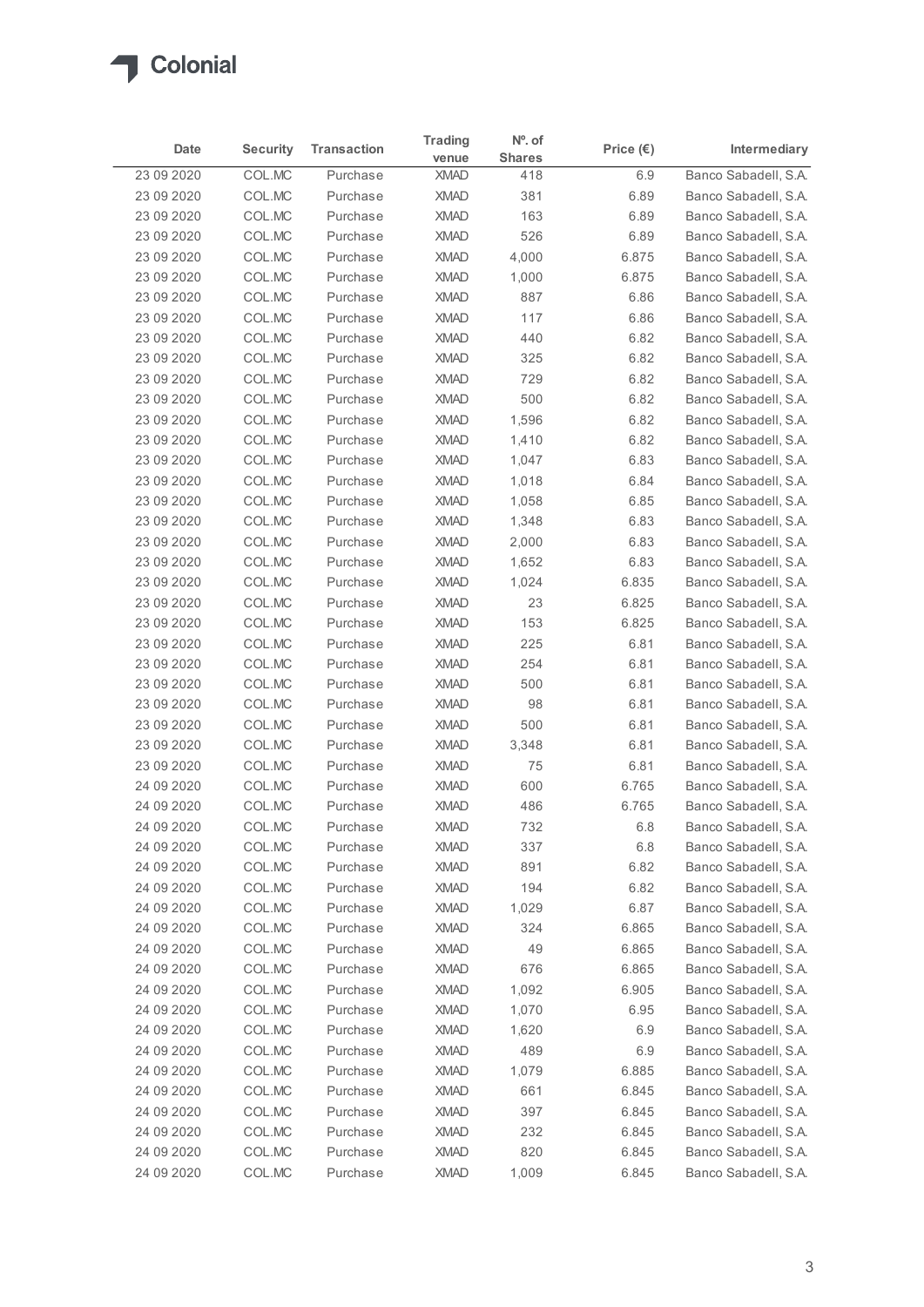

| Date       | <b>Security</b> | <b>Transaction</b> | <b>Trading</b><br>venue | $No$ . of<br><b>Shares</b> | Price $(\epsilon)$ | Intermediary         |
|------------|-----------------|--------------------|-------------------------|----------------------------|--------------------|----------------------|
| 24 09 2020 | COL.MC          | Purchase           | <b>XMAD</b>             | 672                        | 6.845              | Banco Sabadell, S.A. |
| 24 09 2020 | COL.MC          | Purchase           | <b>XMAD</b>             | 339                        | 6.845              | Banco Sabadell, S.A. |
| 24 09 2020 | COL.MC          | Purchase           | <b>XMAD</b>             | 20                         | 6.845              | Banco Sabadell, S.A. |
| 24 09 2020 | COL.MC          | Purchase           | <b>XMAD</b>             | $\overline{4}$             | 6.845              | Banco Sabadell, S.A. |
| 24 09 2020 | COL.MC          | Purchase           | <b>XMAD</b>             | 800                        | 6.85               | Banco Sabadell, S.A. |
| 24 09 2020 | COL.MC          | Purchase           | <b>XMAD</b>             | 261                        | 6.85               | Banco Sabadell, S.A. |
| 24 09 2020 | COL.MC          | Purchase           | <b>XMAD</b>             | 156                        | 6.845              | Banco Sabadell, S.A. |
| 24 09 2020 | COL.MC          | Purchase           | <b>XMAD</b>             | 913                        | 6.845              | Banco Sabadell, S.A. |
| 24 09 2020 | COL.MC          | Purchase           | <b>XMAD</b>             | 206                        | 6.825              | Banco Sabadell, S.A. |
| 24 09 2020 | COL.MC          | Purchase           | <b>XMAD</b>             | 829                        | 6.825              | Banco Sabadell, S.A. |
| 24 09 2020 | COL.MC          | Purchase           | <b>XMAD</b>             | 1,020                      | 6.83               | Banco Sabadell, S.A. |
| 24 09 2020 | COL.MC          | Purchase           | <b>XMAD</b>             | 1,054                      | 6.83               | Banco Sabadell, S.A. |
| 24 09 2020 | COL.MC          | Purchase           | <b>XMAD</b>             | 1,069                      | 6.815              | Banco Sabadell, S.A. |
| 24 09 2020 | COL.MC          | Purchase           | <b>XMAD</b>             | 21                         | 6.805              | Banco Sabadell, S.A. |
| 24 09 2020 | COL.MC          | Purchase           | <b>XMAD</b>             | 1,070                      | 6.805              | Banco Sabadell, S.A. |
| 24 09 2020 | COL.MC          | Purchase           | <b>XMAD</b>             | 1,062                      | 6.805              | Banco Sabadell, S.A. |
| 24 09 2020 | COL.MC          | Purchase           | <b>XMAD</b>             | 1,017                      | 6.82               | Banco Sabadell, S.A. |
| 24 09 2020 | COL.MC          | Purchase           | <b>XMAD</b>             | 1,099                      | 6.82               | Banco Sabadell, S.A. |
| 24 09 2020 | COL.MC          | Purchase           | <b>XMAD</b>             | 1,018                      | 6.81               | Banco Sabadell, S.A. |
| 24 09 2020 | COL.MC          | Purchase           | <b>XMAD</b>             | 1,076                      | 6.815              | Banco Sabadell, S.A. |
| 24 09 2020 | COL.MC          | Purchase           | <b>XMAD</b>             | 1,054                      | 6.805              | Banco Sabadell, S.A. |
| 24 09 2020 | COL.MC          | Purchase           | <b>XMAD</b>             | 30                         | 6.805              | Banco Sabadell, S.A. |
| 24 09 2020 | COL.MC          | Purchase           | <b>XMAD</b>             | 1,083                      | 6.8                | Banco Sabadell, S.A. |
| 24 09 2020 | COL.MC          | Purchase           | <b>XMAD</b>             | 1,069                      | 6.805              | Banco Sabadell, S.A. |
| 24 09 2020 | COL.MC          | Purchase           | <b>XMAD</b>             | 1,008                      | 6.81               | Banco Sabadell, S.A. |
| 24 09 2020 | COL.MC          | Purchase           | <b>XMAD</b>             | 1,055                      | 6.795              | Banco Sabadell, S.A. |
| 24 09 2020 | COL.MC          | Purchase           | <b>XMAD</b>             | 1,025                      | 6.8                | Banco Sabadell, S.A. |
| 24 09 2020 | COL.MC          | Purchase           | <b>XMAD</b>             | 688                        | 6.805              | Banco Sabadell, S.A. |
| 24 09 2020 | COL.MC          | Purchase           | <b>XMAD</b>             | 5                          | 6.805              | Banco Sabadell, S.A. |
| 24 09 2020 | COL.MC          | Purchase           | <b>XMAD</b>             | 391                        | 6.805              | Banco Sabadell, S.A. |
| 24 09 2020 | COL.MC          | Purchase           | <b>XMAD</b>             | 99                         | 6.815              | Banco Sabadell, S.A. |
| 25 09 2020 | COL.MC          | Purchase           | <b>XMAD</b>             | 4,575                      | 6.755              | Banco Sabadell, S.A. |
| 25 09 2020 | COL.MC          | Purchase           | <b>XMAD</b>             | 425                        | 6.755              | Banco Sabadell, S.A. |
| 25 09 2020 | COL.MC          | Purchase           | <b>XMAD</b>             | 75                         | 6.755              | Banco Sabadell, S.A. |
| 25 09 2020 | COL.MC          | Purchase           | <b>XMAD</b>             | 500                        | 6.755              | Banco Sabadell, S.A. |
| 25 09 2020 | COL.MC          | Purchase           | <b>XMAD</b>             | 460                        | 6.755              | Banco Sabadell, S.A. |
| 25 09 2020 | COL.MC          | Purchase           | <b>XMAD</b>             | 1,095                      | 6.765              | Banco Sabadell, S.A. |
| 25 09 2020 | COL.MC          | Purchase           | <b>XMAD</b>             | 500                        | 6.81               | Banco Sabadell, S.A. |
| 25 09 2020 | COL.MC          | Purchase           | <b>XMAD</b>             | 523                        | 6.81               | Banco Sabadell, S.A. |
| 25 09 2020 | COL.MC          | Purchase           | <b>XMAD</b>             | 1,001                      | 6.79               | Banco Sabadell, S.A. |
| 25 09 2020 | COL.MC          | Purchase           | <b>XMAD</b>             | 500                        | 6.795              | Banco Sabadell, S.A. |
| 25 09 2020 | COL.MC          | Purchase           | <b>XMAD</b>             | 500                        | 6.795              | Banco Sabadell, S.A. |
| 25 09 2020 | COL.MC          | Purchase           | <b>XMAD</b>             | 18                         | 6.795              | Banco Sabadell, S.A. |
| 25 09 2020 | COL.MC          | Purchase           | <b>XMAD</b>             | 1,000                      | 6.81               | Banco Sabadell, S.A. |
| 25 09 2020 | COL.MC          | Purchase           | <b>XMAD</b>             | 71                         | 6.81               | Banco Sabadell, S.A. |
| 25 09 2020 | COL.MC          | Purchase           | <b>XMAD</b>             | 190                        | 6.775              | Banco Sabadell, S.A. |
| 25 09 2020 | COL.MC          | Purchase           | <b>XMAD</b>             | 500                        | 6.785              | Banco Sabadell, S.A. |
| 25 09 2020 | COL.MC          | Purchase           | <b>XMAD</b>             | 354                        | 6.785              | Banco Sabadell, S.A. |
| 25 09 2020 | COL.MC          | Purchase           | <b>XMAD</b>             | 103                        | 6.78               | Banco Sabadell, S.A. |
| 25 09 2020 | COL.MC          | Purchase           | <b>XMAD</b>             | 44                         | 6.78               | Banco Sabadell, S.A. |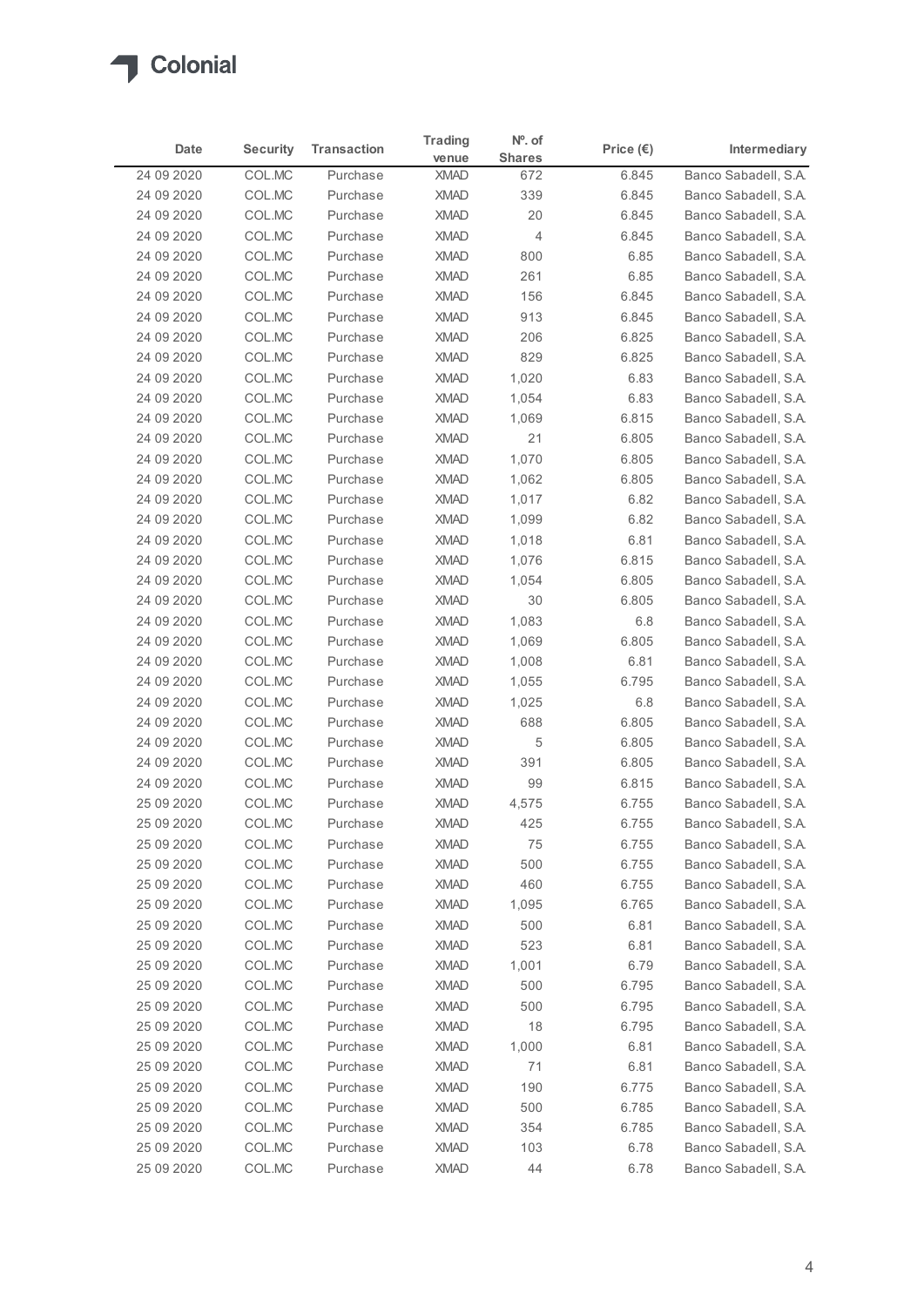| <b>Colonial</b>          |                  |                      |                            |                |                    |                                              |
|--------------------------|------------------|----------------------|----------------------------|----------------|--------------------|----------------------------------------------|
|                          |                  |                      | <b>Trading</b>             | $No$ . of      |                    |                                              |
| Date                     | <b>Security</b>  | <b>Transaction</b>   | venue                      | <b>Shares</b>  | Price $(\epsilon)$ | Intermediary                                 |
| 25 09 2020               | COL.MC           | Purchase             | <b>XMAD</b>                | 879            | 6.78               | Banco Sabadell, S.A.                         |
| 25 09 2020<br>25 09 2020 | COL.MC<br>COL.MC | Purchase<br>Purchase | <b>XMAD</b><br><b>XMAD</b> | 639<br>349     | 6.775<br>6.775     | Banco Sabadell, S.A.<br>Banco Sabadell, S.A. |
| 25 09 2020               | COL.MC           | Purchase             | <b>XMAD</b>                | 59             | 6.775              | Banco Sabadell, S.A.                         |
| 25 09 2020               | COL.MC           | Purchase             | <b>XMAD</b>                | 24             | 6.8                | Banco Sabadell, S.A.                         |
| 25 09 2020               | COL.MC           | Purchase             | <b>XMAD</b>                | 36             | 6.8                | Banco Sabadell, S.A.                         |
| 25 09 2020               | COL.MC           | Purchase             | <b>XMAD</b>                | 500            | 6.8                | Banco Sabadell, S.A.                         |
| 25 09 2020               | COL.MC           | Purchase             | <b>XMAD</b>                | 311            | 6.8                | Banco Sabadell, S.A.                         |
| 25 09 2020               | COL.MC           | Purchase             | <b>XMAD</b>                | 156            | 6.8                | Banco Sabadell, S.A.                         |
| 25 09 2020               | COL.MC           | Purchase             | <b>XMAD</b>                | 441            | 6.795              | Banco Sabadell, S.A.                         |
| 25 09 2020<br>25 09 2020 | COL.MC           | Purchase             | <b>XMAD</b>                | 500            | 6.795              | Banco Sabadell, S.A.                         |
| 25 09 2020               | COL.MC<br>COL.MC | Purchase<br>Purchase | <b>XMAD</b><br><b>XMAD</b> | 95<br>453      | 6.795<br>6.805     | Banco Sabadell, S.A.<br>Banco Sabadell, S.A. |
| 25 09 2020               | COL.MC           | Purchase             | XMAD                       | 136            | 6.805              | Banco Sabadell, S.A.                         |
| 25 09 2020               | COL.MC           | Purchase             | <b>XMAD</b>                | 500            | 6.805              | Banco Sabadell, S.A.                         |
| 25 09 2020               | COLMC            | Purchase             | <b>XMAD</b>                | 273            | 6.81               | Banco Sabadell, S.A.                         |
| 25 09 2020               | COL.MC           | Purchase             | <b>XMAD</b>                | 500            | 6.81               | Banco Sabadell, S.A.                         |
| 25 09 2020               | COL.MC           | Purchase             | <b>XMAD</b>                | 258            | 6.81               | Banco Sabadell, S.A.                         |
| 25 09 2020               | COL.MC           | Purchase             | <b>XMAD</b>                | 1,095          | 6.795              | Banco Sabadell, S.A.                         |
| 25 09 2020               | COL.MC           | Purchase             | <b>XMAD</b>                | 205            | 6.79               | Banco Sabadell, S.A.                         |
| 25 09 2020               | COL.MC           | Purchase             | <b>XMAD</b>                | 836            | 6.79               | Banco Sabadell, S.A.                         |
| 25 09 2020               | COL.MC           | Purchase             | <b>XMAD</b>                | 1,054          | 6.785              | Banco Sabadell, S.A.                         |
| 25 09 2020               | COL.MC           | Purchase             | <b>XMAD</b>                | 1,048          | 6.77               | Banco Sabadell, S.A.                         |
| 25 09 2020<br>25 09 2020 | COL.MC<br>COL.MC | Purchase<br>Purchase | <b>XMAD</b><br><b>XMAD</b> | 1,090<br>1,060 | 6.79<br>6.82       | Banco Sabadell, S.A.<br>Banco Sabadell, S.A. |
| 25 09 2020               | COL.MC           | Purchase             | <b>XMAD</b>                | 304            | 6.795              | Banco Sabadell, S.A.                         |
| 25 09 2020               | COL.MC           | Purchase             | <b>XMAD</b>                | 731            | 6.795              | Banco Sabadell, S.A.                         |
| 25 09 2020               | COLMC            | Purchase             | <b>XMAD</b>                | 733            | 6.78               | Banco Sabadell, S.A.                         |
| 25 09 2020               | COL.MC           | Purchase             | <b>XMAD</b>                | 567            | 6.78               | Banco Sabadell, S.A.                         |
| 25 09 2020               | COL.MC           | Purchase             | <b>XMAD</b>                | 2,106          | 6.78               | Banco Sabadell, S.A.                         |
| 25 09 2020               | COL.MC           | Purchase             | <b>XMAD</b>                | 1,319          | 6.78               | Banco Sabadell, S.A.                         |
| 25 09 2020               | COLMC            | Purchase             | <b>XMAD</b>                | 275            | 6.78               | Banco Sabadell, S.A.                         |
| 25 09 2020               | COL.MC           | Purchase             | <b>XMAD</b>                | 925            | 6.73               | Banco Sabadell, S.A.                         |
| 25 09 2020               | COL.MC           | Purchase             | <b>XMAD</b>                | 175            | 6.73               | Banco Sabadell, S.A.                         |
| 25 09 2020               | COL.MC           | Purchase             | <b>XMAD</b>                | 5,000          | 6.705              | Banco Sabadell, S.A.                         |
| 25 09 2020               | COL.MC           | Purchase             | <b>XMAD</b>                | 1,057          | 6.69               | Banco Sabadell, S.A.                         |
| 25 09 2020               | COL.MC           | Purchase             | <b>XMAD</b>                | $\mathbf{1}$   | 6.705              | Banco Sabadell, S.A.                         |
| 25 09 2020               | COLMC            | Purchase<br>Purchase | <b>XMAD</b><br><b>XMAD</b> | 9<br>56        | 6.705<br>6.705     | Banco Sabadell, S.A.<br>Banco Sabadell, S.A. |
| 25 09 2020<br>25 09 2020 | COL.MC<br>COL.MC | Purchase             | <b>XMAD</b>                | 48             | 6.705              | Banco Sabadell, S.A.                         |
| 25 09 2020               | COL.MC           | Purchase             | <b>XMAD</b>                | 125            | 6.705              | Banco Sabadell, S.A.                         |
| 25 09 2020               | COL.MC           | Purchase             | <b>XMAD</b>                | 641            | 6.705              | Banco Sabadell, S.A.                         |
| 25 09 2020               | COL.MC           | Purchase             | <b>XMAD</b>                | $\overline{c}$ | 6.705              | Banco Sabadell, S.A.                         |
| 25 09 2020               | COL.MC           | Purchase             | <b>XMAD</b>                | 2,192          | 6.705              | Banco Sabadell, S.A.                         |
| 25 09 2020               | COL.MC           | Purchase             | <b>XMAD</b>                | 136            | 6.705              | Banco Sabadell, S.A.                         |
| 25 09 2020               | COL.MC           | Purchase             | <b>XMAD</b>                | 1,445          | 6.705              | Banco Sabadell, S.A.                         |
| 25 09 2020               | COL.MC           | Purchase             | <b>XMAD</b>                | 345            | 6.705              | Banco Sabadell, S.A.                         |
| 25 09 2020               | COL.MC           | Purchase             | <b>XMAD</b>                | 155            | 6.705              | Banco Sabadell, S.A.                         |
| 25 09 2020               | COL.MC           | Purchase             | <b>XMAD</b>                | 500            | 6.705              | Banco Sabadell, S.A.                         |
|                          | COL.MC           | Purchase             | <b>XMAD</b>                |                | 6.705              |                                              |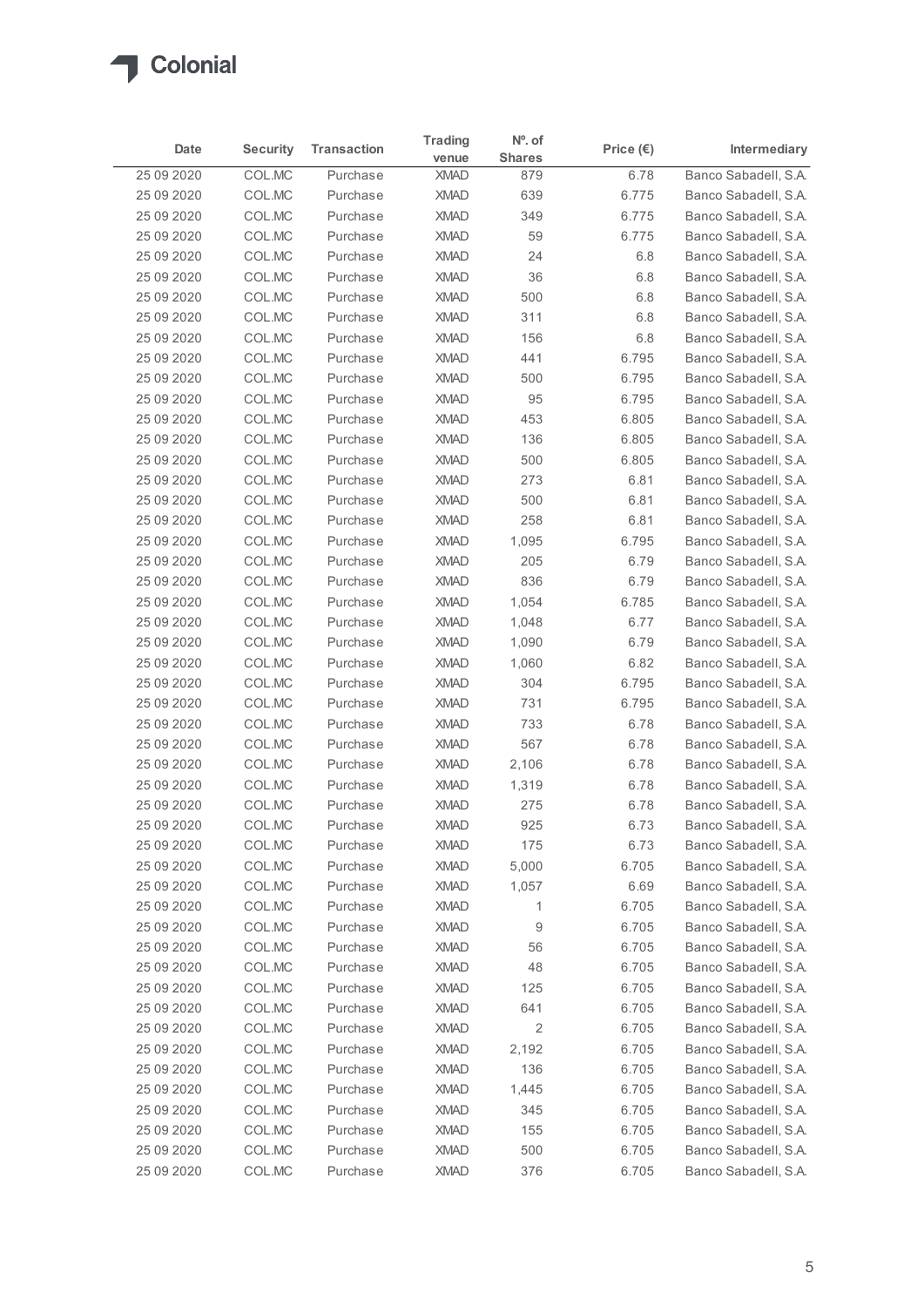

|             |                 |                    | <b>Trading</b> | N°. of         |                    |                      |
|-------------|-----------------|--------------------|----------------|----------------|--------------------|----------------------|
| Date        | <b>Security</b> | <b>Transaction</b> | venue          | <b>Shares</b>  | Price $(\epsilon)$ | <b>Intermediary</b>  |
| 25 09 2020  | COL.MC          | Purchase           | <b>XMAD</b>    | 1,091          | 6.715              | Banco Sabadell, S.A. |
| 25 09 2020  | COL.MC          | Purchase           | <b>XMAD</b>    | 500            | 6.715              | Banco Sabadell, S.A. |
| 25 09 2020  | COL.MC          | Purchase           | <b>XMAD</b>    | 500            | 6.715              | Banco Sabadell, S.A. |
| 25 09 2020  | COL.MC          | Purchase           | <b>XMAD</b>    | 92             | 6.715              | Banco Sabadell, S.A. |
| 25 09 2020  | COL.MC          | Purchase           | <b>XMAD</b>    | 1,100          | 6.715              | Banco Sabadell, S.A. |
| 25 09 2020  | COL.MC          | Purchase           | <b>XMAD</b>    | $\overline{2}$ | 6.72               | Banco Sabadell, S.A. |
| 25 09 2020  | COL.MC          | Purchase           | <b>XMAD</b>    | 37             | 6.72               | Banco Sabadell, S.A. |
| 25 09 2020  | COL.MC          | Purchase           | <b>XMAD</b>    | 1,018          | 6.72               | Banco Sabadell, S.A. |
| 25 09 2020  | COL.MC          | Purchase           | <b>XMAD</b>    | 223            | 6.705              | Banco Sabadell, S.A. |
| 25 09 2020  | COL.MC          | Purchase           | <b>XMAD</b>    | 1,427          | 6.705              | Banco Sabadell, S.A. |
| 25 09 2020  | COL.MC          | Purchase           | <b>XMAD</b>    | 500            | 6.705              | Banco Sabadell, S.A. |
| 25 09 2020  | COL.MC          | Purchase           | <b>XMAD</b>    | 2,850          | 6.705              | Banco Sabadell, S.A. |
| 25 09 2020  | COL.MC          | Purchase           | <b>XMAD</b>    | 1,073          | 6.7                | Banco Sabadell, S.A. |
| 25 09 2020  | COL.MC          | Purchase           | <b>XMAD</b>    | 40             | 6.69               | Banco Sabadell, S.A. |
| 25 09 2020  | COL.MC          | Purchase           | <b>XMAD</b>    | 33             | 6.69               | Banco Sabadell, S.A. |
| 25 09 2020  | COL.MC          | Purchase           | <b>XMAD</b>    | 103            | 6.7                | Banco Sabadell, S.A. |
| 25 09 2020  | COL.MC          | Purchase           | <b>XMAD</b>    | 500            | 6.7                | Banco Sabadell, S.A. |
| 25 09 2020  | COL.MC          | Purchase           | <b>XMAD</b>    | 380            | 6.7                | Banco Sabadell, S.A. |
| 25 09 2020  | COL.MC          | Purchase           | <b>XMAD</b>    | 286            | 6.71               | Banco Sabadell, S.A. |
| 25 09 2020  | COL.MC          | Purchase           | <b>XMAD</b>    | 704            | 6.71               | Banco Sabadell, S.A. |
| 25 09 2020  | COL.MC          | Purchase           | <b>XMAD</b>    | 128            | 6.71               | Banco Sabadell, S.A. |
| 25 09 2020  | COL.MC          | Purchase           | <b>XMAD</b>    | 1,000          | 6.71               | Banco Sabadell, S.A. |
| 25 09 2020  | COL.MC          | Purchase           | <b>XMAD</b>    | 2,158          | 6.71               | Banco Sabadell, S.A. |
| 25 09 2020  | COL.MC          | Purchase           | <b>XMAD</b>    | 101            | 6.71               | Banco Sabadell, S.A. |
| 28 09 2020  | COL.MC          | Purchase           | <b>XMAD</b>    | 1,000          | 6.865              | Banco Sabadell, S.A. |
| 28 09 2020  | COL.MC          | Purchase           | <b>XMAD</b>    | 81             | 6.865              | Banco Sabadell, S.A. |
| 28 09 2020  | COL.MC          | Purchase           | <b>XMAD</b>    | 1,043          | 6.89               | Banco Sabadell, S.A. |
| 28 09 2020  | COL.MC          | Purchase           | <b>XMAD</b>    | 618            | 6.915              | Banco Sabadell, S.A. |
| 28 09 2020  | COL.MC          | Purchase           | <b>XMAD</b>    | 448            | 6.915              | Banco Sabadell, S.A. |
| 28 09 2020  | COL.MC          | Purchase           | <b>XMAD</b>    | 1,037          | 6.895              | Banco Sabadell, S.A. |
| 28 09 2020  | COL.MC          | Purchase           | <b>XMAD</b>    | 500            | 6.925              | Banco Sabadell, S.A. |
| 28 09 2020  | COL.MC          | Purchase           | <b>XMAD</b>    | 568            | 6.925              | Banco Sabadell, S.A. |
| 28 09 2020  | COL.MC          | Purchase           | <b>XMAD</b>    | 1,018          | 6.91               | Banco Sabadell, S.A. |
| 28 09 2020  | COL.MC          | Purchase           | <b>XMAD</b>    | 982            | 6.91               | Banco Sabadell, S.A. |
| 28 09 2020  | COL.MC          | Purchase           | <b>XMAD</b>    | 101            | 6.91               | Banco Sabadell, S.A. |
| 28 09 2020  | COL.MC          | Purchase           | <b>XMAD</b>    | 593            | 6.92               | Banco Sabadell, S.A. |
| 28 09 2020  | COL.MC          | Purchase           | XMAD           | 470            | 6.925              | Banco Sabadell, S.A. |
| 28 09 2020  | COL.MC          | Purchase           | <b>XMAD</b>    | 1,021          | 6.955              | Banco Sabadell, S.A. |
| 28 09 20 20 | COL.MC          | Purchase           | <b>XMAD</b>    | 1,081          | 7.03               | Banco Sabadell, S.A. |
| 28 09 2020  | COL.MC          | Purchase           | <b>XMAD</b>    | 1,041          | 6.99               | Banco Sabadell, S.A. |
| 28 09 2020  | COL.MC          | Purchase           | <b>XMAD</b>    | 1,001          | 6.86               | Banco Sabadell, S.A. |
| 28 09 2020  | COL.MC          | Purchase           | <b>XMAD</b>    | 38             | 6.9                | Banco Sabadell, S.A. |
| 28 09 20 20 | COL.MC          | Purchase           | XMAD           | 5              | 6.9                | Banco Sabadell, S.A. |
| 28 09 20 20 | COL.MC          | Purchase           | XMAD           | 1,000          | 6.9                | Banco Sabadell, S.A. |
| 28 09 2020  | COL.MC          | Purchase           | <b>XMAD</b>    | 500            | 6.9                | Banco Sabadell, S.A. |
| 28 09 2020  | COL.MC          | Purchase           | <b>XMAD</b>    | 354            | 6.9                | Banco Sabadell, S.A. |
| 28 09 2020  | COL.MC          | Purchase           | <b>XMAD</b>    | 285            | 6.885              | Banco Sabadell, S.A. |
| 28 09 2020  | COL.MC          | Purchase           | <b>XMAD</b>    | 1,612          | 6.885              | Banco Sabadell, S.A. |
| 28 09 2020  | COL.MC          | Purchase           | <b>XMAD</b>    | 1,054          | 7.005              | Banco Sabadell, S.A. |
| 28 09 2020  | COL.MC          | Purchase           | <b>XMAD</b>    | 40             | 6.995              | Banco Sabadell, S.A. |
|             |                 |                    |                |                |                    |                      |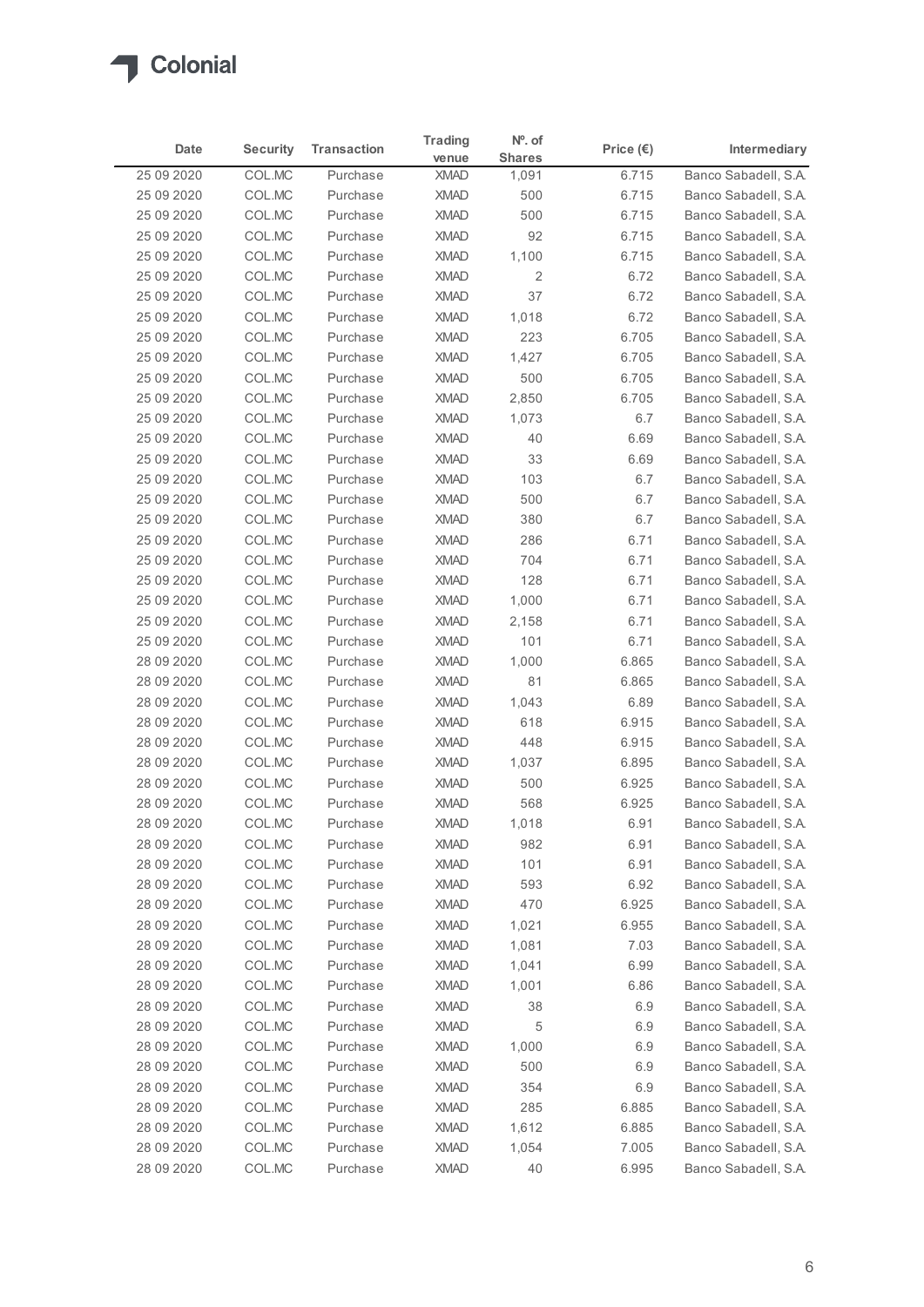

| Date                       | <b>Security</b>  | <b>Transaction</b>   | <b>Trading</b><br>venue    | $No$ . of<br><b>Shares</b> | Price $(\epsilon)$ | Intermediary                                 |
|----------------------------|------------------|----------------------|----------------------------|----------------------------|--------------------|----------------------------------------------|
| 28 09 20 20                | COL.MC           | Purchase             | <b>XMAD</b>                | 1,014                      | 6.995              | Banco Sabadell, S.A.                         |
| 28 09 20 20                | COL.MC           | Purchase             | <b>XMAD</b>                | 1,093                      | 7                  | Banco Sabadell, S.A.                         |
| 28 09 20 20                | COL.MC           | Purchase             | <b>XMAD</b>                | 500                        | 6.995              | Banco Sabadell, S.A.                         |
| 28 09 20 20                | COL.MC           | Purchase             | <b>XMAD</b>                | 86                         | 6.995              | Banco Sabadell, S.A.                         |
| 28 09 20 20                | COL.MC           | Purchase             | <b>XMAD</b>                | 500                        | 6.995              | Banco Sabadell, S.A.                         |
| 28 09 20 20<br>28 09 20 20 | COL.MC<br>COL.MC | Purchase<br>Purchase | <b>XMAD</b><br><b>XMAD</b> | 150<br>39                  | 7.01<br>7.01       | Banco Sabadell, S.A.<br>Banco Sabadell, S.A. |
| 28 09 20 20                | COL.MC           | Purchase             | <b>XMAD</b>                | 879                        | 7.01               | Banco Sabadell, S.A.                         |
| 28 09 20 20                | COL.MC           | Purchase             | <b>XMAD</b>                | 600                        | 6.985              | Banco Sabadell, S.A.                         |
| 28 09 20 20                | COL.MC           | Purchase             | <b>XMAD</b>                | 442                        | 6.985              | Banco Sabadell, S.A.                         |
| 28 09 20 20                | COL.MC           | Purchase             | <b>XMAD</b>                | 500                        | 6.985              | Banco Sabadell, S.A.                         |
| 28 09 20 20                | COL.MC           | Purchase             | <b>XMAD</b>                | 500                        | 6.985              | Banco Sabadell, S.A.                         |
| 28 09 20 20                | COL.MC           | Purchase             | <b>XMAD</b>                | 43                         | 6.985              | Banco Sabadell, S.A.                         |
| 28 09 20 20                | COL.MC           | Purchase             | XMAD                       | 1,090                      | 6.97               | Banco Sabadell, S.A.                         |
| 28 09 20 20                | COL.MC           | Purchase             | <b>XMAD</b>                | 248                        | 6.96               | Banco Sabadell, S.A.                         |
| 28 09 20 20<br>28 09 20 20 | COL.MC<br>COL.MC | Purchase<br>Purchase | <b>XMAD</b><br><b>XMAD</b> | 140<br>647                 | 6.96<br>6.96       | Banco Sabadell, S.A.<br>Banco Sabadell, S.A. |
| 28 09 20 20                | COL.MC           | Purchase             | <b>XMAD</b>                | 800                        | 6.965              | Banco Sabadell, S.A.                         |
| 28 09 20 20                | COL.MC           | Purchase             | <b>XMAD</b>                | 262                        | 6.965              | Banco Sabadell, S.A.                         |
| 28 09 20 20                | COL.MC           | Purchase             | <b>XMAD</b>                | 1,082                      | 6.97               | Banco Sabadell, S.A.                         |
| 28 09 20 20                | COL.MC           | Purchase             | <b>XMAD</b>                | 1,097                      | 6.97               | Banco Sabadell, S.A.                         |
| 28 09 20 20                | COL.MC           | Purchase             | <b>XMAD</b>                | 619                        | 6.965              | Banco Sabadell, S.A.                         |
| 28 09 20 20                | COL.MC           | Purchase             | <b>XMAD</b>                | 467                        | 6.975              | Banco Sabadell, S.A.                         |
| 28 09 20 20                | COL.MC           | Purchase             | <b>XMAD</b>                | 1,098                      | 6.985              | Banco Sabadell, S.A.                         |
| 28 09 20 20                | COL.MC           | Purchase             | <b>XMAD</b>                | 1,078                      | 6.975              | Banco Sabadell, S.A.                         |
| 28 09 20 20                | COL.MC           | Purchase<br>Purchase | <b>XMAD</b>                | 1,029                      | 6.975              | Banco Sabadell, S.A.                         |
| 28 09 20 20<br>28 09 20 20 | COL.MC<br>COL.MC | Purchase             | <b>XMAD</b><br><b>XMAD</b> | 720<br>343                 | 7.02<br>7.03       | Banco Sabadell, S.A.<br>Banco Sabadell, S.A. |
| 28 09 20 20                | COL.MC           | Purchase             | <b>XMAD</b>                | 443                        | 7.02               | Banco Sabadell, S.A.                         |
| 29 09 20 20                | COL.MC           | Purchase             | <b>XMAD</b>                | 327                        | 7.02               | Banco Sabadell, S.A.                         |
| 29 09 20 20                | COL.MC           | Purchase             | <b>XMAD</b>                | 422                        | $\overline{7}$     | Banco Sabadell, S.A.                         |
| 29 09 20 20                | COL.MC           | Purchase             | <b>XMAD</b>                | 246                        | 6.985              | Banco Sabadell, S.A.                         |
| 29 09 20 20                | COL.MC           | Purchase             | <b>XMAD</b>                | 509                        | 6.95               | Banco Sabadell, S.A.                         |
| 29 09 20 20                | COL.MC           | Purchase             | <b>XMAD</b>                | 276                        | 6.935              | Banco Sabadell, S.A.                         |
| 29 09 20 20                | COL.MC           | Purchase             | <b>XMAD</b>                | 225                        | 6.92               | Banco Sabadell, S.A.                         |
| 29 09 20 20                | COL.MC           | Purchase             | <b>XMAD</b>                | 298                        | 6.915              | Banco Sabadell, S.A.                         |
| 29 09 20 20                | COL.MC           | Purchase             | <b>XMAD</b>                | 3,612                      | 6.9                | Banco Sabadell, S.A.                         |
| 29 09 20 20                | COL.MC           | Purchase             | <b>XMAD</b>                | 1,388                      | 6.9                | Banco Sabadell, S.A.                         |
| 29 09 20 20                | COL.MC           | Purchase<br>Purchase | <b>XMAD</b>                | 331                        | 6.9                | Banco Sabadell, S.A.<br>Banco Sabadell, S.A. |
| 29 09 20 20<br>29 09 20 20 | COL.MC<br>COL.MC | Purchase             | <b>XMAD</b><br><b>XMAD</b> | 20<br>27                   | 6.925<br>6.925     | Banco Sabadell, S.A.                         |
| 29 09 20 20                | COL.MC           | Purchase             | <b>XMAD</b>                | 650                        | 6.925              | Banco Sabadell, S.A.                         |
| 29 09 20 20                | COL.MC           | Purchase             | <b>XMAD</b>                | 1,227                      | 6.92               | Banco Sabadell, S.A.                         |
| 29 09 20 20                | COL.MC           | Purchase             | <b>XMAD</b>                | 410                        | 6.9                | Banco Sabadell, S.A.                         |
| 29 09 20 20                | COL.MC           | Purchase             | <b>XMAD</b>                | 295                        | 6.885              | Banco Sabadell, S.A.                         |
| 29 09 20 20                | COL.MC           | Purchase             | <b>XMAD</b>                | 56                         | 6.885              | Banco Sabadell, S.A.                         |
| 29 09 20 20                | COL.MC           | Purchase             | <b>XMAD</b>                | 293                        | 6.87               | Banco Sabadell, S.A.                         |
| 29 09 20 20                | COL.MC           | Purchase             | <b>XMAD</b>                | 349                        | 6.875              | Banco Sabadell, S.A.                         |
|                            | COL.MC           | Purchase             | <b>XMAD</b>                | 231                        | 6.87               | Banco Sabadell, S.A.                         |
| 29 09 20 20<br>29 09 20 20 | COLMC            | Purchase             | <b>XMAD</b>                | 200                        | 6.86               | Banco Sabadell, S.A.                         |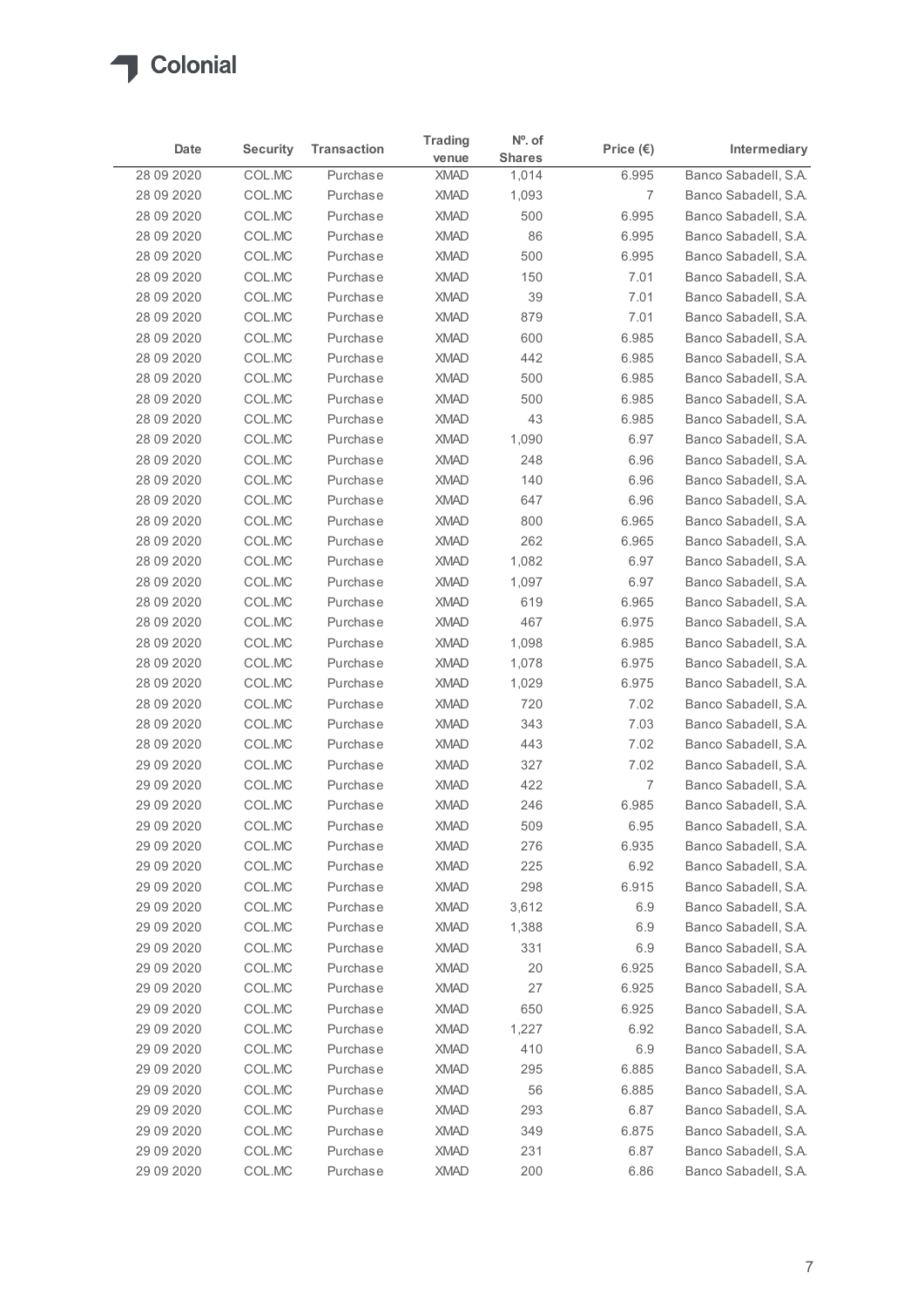

| Date                       | <b>Security</b>  | <b>Transaction</b>   | <b>Trading</b>             | $No$ . of            | Price $(\epsilon)$ | Intermediary                                 |
|----------------------------|------------------|----------------------|----------------------------|----------------------|--------------------|----------------------------------------------|
| 29 09 20 20                | COL.MC           | Purchase             | venue<br><b>XMAD</b>       | <b>Shares</b><br>263 | 6.875              | Banco Sabadell, S.A.                         |
| 29 09 2020                 | COL.MC           | Purchase             | <b>XMAD</b>                | 291                  | 6.88               | Banco Sabadell, S.A.                         |
| 29 09 2020                 | COL.MC           | Purchase             | <b>XMAD</b>                | 1,076                | 6.9                | Banco Sabadell, S.A.                         |
| 29 09 20 20                | COL.MC           | Purchase             | <b>XMAD</b>                | 336                  | 6.905              | Banco Sabadell, S.A.                         |
| 29 09 2020                 | COL.MC           | Purchase             | <b>XMAD</b>                | 403                  | 6.91               | Banco Sabadell, S.A.                         |
| 29 09 2020<br>29 09 2020   | COL.MC<br>COL.MC | Purchase<br>Purchase | XMAD<br><b>XMAD</b>        | 20<br>236            | 6.91<br>6.905      | Banco Sabadell, S.A.<br>Banco Sabadell, S.A. |
| 29 09 20 20                | COL.MC           | Purchase             | <b>XMAD</b>                | 20                   | 6.895              | Banco Sabadell, S.A.                         |
| 29 09 20 20                | COL.MC           | Purchase             | <b>XMAD</b>                | 291                  | 6.895              | Banco Sabadell, S.A.                         |
| 29 09 20 20                | COL.MC           | Purchase             | <b>XMAD</b>                | 285                  | 6.92               | Banco Sabadell, S.A.                         |
| 29 09 20 20                | COL.MC           | Purchase             | <b>XMAD</b>                | 249                  | 6.925              | Banco Sabadell, S.A.                         |
| 29 09 2020                 | COL.MC           | Purchase             | <b>XMAD</b>                | 40                   | 6.92               | Banco Sabadell, S.A.                         |
| 29 09 2020                 | COL.MC           | Purchase             | <b>XMAD</b>                | 241                  | 6.92               | Banco Sabadell, S.A.                         |
| 29 09 2020<br>29 09 20 20  | COL.MC<br>COL.MC | Purchase<br>Purchase | <b>XMAD</b><br><b>XMAD</b> | 241<br>53            | 6.92<br>6.92       | Banco Sabadell, S.A.<br>Banco Sabadell, S.A. |
| 29 09 20 20                | COL.MC           | Purchase             | XMAD                       | 84                   | 6.915              | Banco Sabadell, S.A.                         |
| 29 09 20 20                | COL.MC           | Purchase             | XMAD                       | 23                   | 6.91               | Banco Sabadell, S.A.                         |
| 29 09 20 20                | COL.MC           | Purchase             | <b>XMAD</b>                | 296                  | 6.91               | Banco Sabadell, S.A.                         |
| 29 09 20 20                | COL.MC           | Purchase             | <b>XMAD</b>                | 308                  | 6.905              | Banco Sabadell, S.A.                         |
| 29 09 2020                 | COL.MC           | Purchase             | <b>XMAD</b>                | 498                  | 6.925              | Banco Sabadell, S.A.                         |
| 29 09 20 20<br>29 09 20 20 | COL.MC<br>COL.MC | Purchase<br>Purchase | <b>XMAD</b><br>XMAD        | 285<br>260           | 6.925<br>6.925     | Banco Sabadell, S.A.<br>Banco Sabadell, S.A. |
| 29 09 2020                 | COL.MC           | Purchase             | <b>XMAD</b>                | 471                  | 6.935              | Banco Sabadell, S.A.                         |
| 29 09 20 20                | COL.MC           | Purchase             | <b>XMAD</b>                | 28                   | 6.93               | Banco Sabadell, S.A.                         |
| 29 09 20 20                | COL.MC           | Purchase             | <b>XMAD</b>                | 218                  | 6.93               | Banco Sabadell, S.A.                         |
| 29 09 20 20                | COL.MC           | Purchase             | <b>XMAD</b>                | 3                    | 6.925              | Banco Sabadell, S.A.                         |
| 29 09 20 20                | COL.MC           | Purchase             | <b>XMAD</b>                | 11                   | 6.925              | Banco Sabadell, S.A.                         |
| 29 09 20 20                | COL.MC           | Purchase             | <b>XMAD</b>                | 379                  | 6.925              | Banco Sabadell, S.A.                         |
| 29 09 2020<br>29 09 20 20  | COL.MC           | Purchase<br>Purchase | <b>XMAD</b><br><b>XMAD</b> | 44                   | 6.92<br>6.92       | Banco Sabadell, S.A.<br>Banco Sabadell, S.A. |
| 29 09 20 20                | COL.MC<br>COL.MC | Purchase             | <b>XMAD</b>                | 218<br>8             | 6.92               | Banco Sabadell, S.A.                         |
| 29 09 20 20                | COL.MC           | Purchase             | <b>XMAD</b>                | 4                    | 6.92               | Banco Sabadell, S.A.                         |
| 29 09 20 20                | COL.MC           | Purchase             | <b>XMAD</b>                | 167                  | 6.92               | Banco Sabadell, S.A.                         |
| 29 09 20 20                | COL.MC           | Purchase             | <b>XMAD</b>                | 28                   | 6.92               | Banco Sabadell, S.A.                         |
| 29 09 2020                 | COL.MC           | Purchase             | <b>XMAD</b>                | 429                  | 6.92               | Banco Sabadell, S.A.                         |
| 29 09 2020                 | COL.MC           | Purchase             | <b>XMAD</b>                | 225                  | 6.935              | Banco Sabadell, S.A.                         |
| 29 09 2020                 | COL.MC           | Purchase             | <b>XMAD</b>                | 200                  | 6.93               | Banco Sabadell, S.A.                         |
| 29 09 2020<br>29 09 2020   | COL.MC<br>COL.MC | Purchase<br>Purchase | <b>XMAD</b><br>XMAD        | 645<br>132           | 6.95<br>6.95       | Banco Sabadell, S.A.<br>Banco Sabadell, S.A. |
| 29 09 2020                 | COL.MC           | Purchase             | XMAD                       | 302                  | 6.95               | Banco Sabadell, S.A.                         |
| 29 09 2020                 | COL.MC           | Purchase             | <b>XMAD</b>                | 257                  | 6.945              | Banco Sabadell, S.A.                         |
| 29 09 2020                 | COL.MC           | Purchase             | <b>XMAD</b>                | 282                  | 6.96               | Banco Sabadell, S.A.                         |
| 29 09 20 20                | COL.MC           | Purchase             | <b>XMAD</b>                | 180                  | 6.955              | Banco Sabadell, S.A.                         |
| 29 09 2020                 | COL.MC           | Purchase             | XMAD                       | 60                   | 6.955              | Banco Sabadell, S.A.                         |
| 29 09 2020                 | COL.MC           | Purchase             | XMAD                       | 53                   | 6.955              | Banco Sabadell, S.A.                         |
| 29 09 2020                 | COL.MC           | Purchase             | <b>XMAD</b>                | 240                  | 6.96               | Banco Sabadell, S.A.                         |
| 29 09 20 20<br>29 09 2020  | COL.MC           | Purchase             | <b>XMAD</b>                | 280                  | 6.955              | Banco Sabadell, S.A.                         |
|                            | COL.MC<br>COL.MC | Purchase<br>Purchase | <b>XMAD</b><br>XMAD        | 58<br>175            | 6.96<br>6.96       | Banco Sabadell, S.A.<br>Banco Sabadell, S.A. |
| 29 09 20 20                |                  | Purchase             | XMAD                       | 188                  | 6.955              | Banco Sabadell, S.A.                         |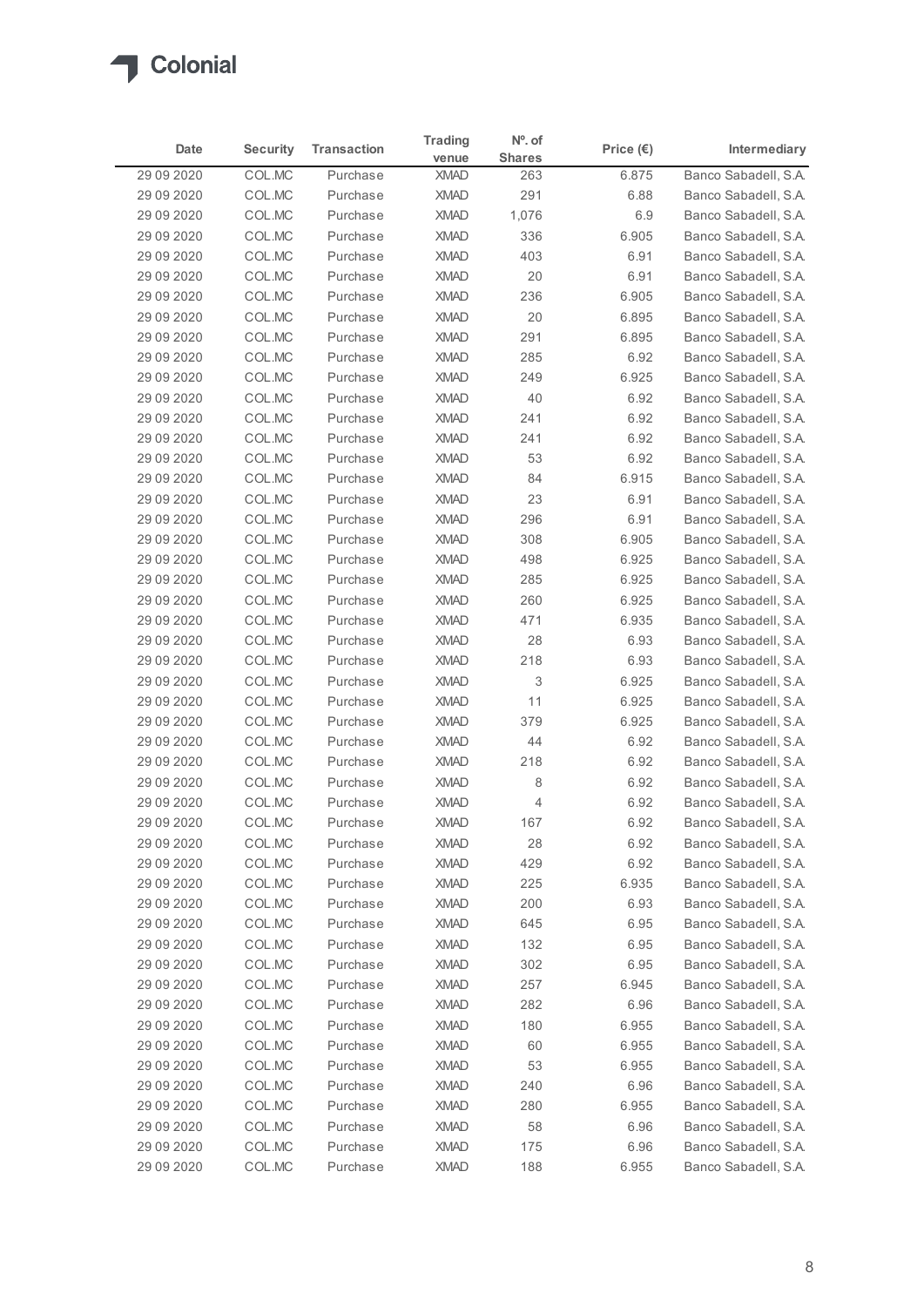# Colonial

|            |                 |                    | <b>Trading</b> | $No$ . of      |                    |                      |
|------------|-----------------|--------------------|----------------|----------------|--------------------|----------------------|
| Date       | <b>Security</b> | <b>Transaction</b> | venue          | <b>Shares</b>  | Price $(\epsilon)$ | Intermediary         |
| 29 09 2020 | COL.MC          | Purchase           | <b>XMAD</b>    | 676            | 6.95               | Banco Sabadell, S.A. |
| 29 09 2020 | COL.MC          | Purchase           | <b>XMAD</b>    | 213            | 6.945              | Banco Sabadell, S.A. |
| 29 09 2020 | COL.MC          | Purchase           | <b>XMAD</b>    | 213            | 6.96               | Banco Sabadell, S.A. |
| 29 09 2020 | COL.MC          | Purchase           | <b>XMAD</b>    | 255            | 6.955              | Banco Sabadell, S.A. |
| 29 09 2020 | COL.MC          | Purchase           | <b>XMAD</b>    | 330            | 6.95               | Banco Sabadell, S.A. |
| 29 09 2020 | COL.MC          | Purchase           | <b>XMAD</b>    | 125            | 6.95               | Banco Sabadell, S.A. |
| 29 09 2020 | COL.MC          | Purchase           | <b>XMAD</b>    | 353            | 6.96               | Banco Sabadell, S.A. |
| 29 09 2020 | COL.MC          | Purchase           | <b>XMAD</b>    | 118            | 6.955              | Banco Sabadell, S.A. |
| 29 09 2020 | COL.MC          | Purchase           | <b>XMAD</b>    | 72             | 6.955              | Banco Sabadell, S.A. |
| 29 09 2020 | COL.MC          | Purchase           | <b>XMAD</b>    | 158            | 6.955              | Banco Sabadell, S.A. |
| 29 09 2020 | COL.MC          | Purchase           | <b>XMAD</b>    | 25             | 6.96               | Banco Sabadell, S.A. |
| 29 09 2020 | COL.MC          | Purchase           | <b>XMAD</b>    | 128            | 6.96               | Banco Sabadell, S.A. |
| 29 09 2020 | COL.MC          | Purchase           | <b>XMAD</b>    | 37             | 6.96               | Banco Sabadell, S.A. |
| 29 09 2020 | COL.MC          | Purchase           | <b>XMAD</b>    | 92             | 6.955              | Banco Sabadell, S.A. |
| 29 09 2020 | COL.MC          | Purchase           | <b>XMAD</b>    | 200            | 6.955              | Banco Sabadell, S.A. |
| 29 09 2020 | COL.MC          | Purchase           | <b>XMAD</b>    | 336            | 6.955              | Banco Sabadell, S.A. |
| 29 09 2020 | COL.MC          | Purchase           | <b>XMAD</b>    | 223            | 6.975              | Banco Sabadell, S.A. |
| 29 09 2020 | COL.MC          | Purchase           | <b>XMAD</b>    | 304            | 6.965              | Banco Sabadell, S.A. |
| 29 09 2020 | COL.MC          | Purchase           | <b>XMAD</b>    | 182            | 6.965              | Banco Sabadell, S.A. |
| 29 09 2020 | COL.MC          | Purchase           | <b>XMAD</b>    | 220            | 6.96               | Banco Sabadell, S.A. |
| 29 09 2020 | COL.MC          | Purchase           | <b>XMAD</b>    | $\overline{c}$ | 6.96               | Banco Sabadell, S.A. |
| 29 09 2020 | COL.MC          | Purchase           | <b>XMAD</b>    | 338            | 6.96               | Banco Sabadell, S.A. |
| 29 09 2020 | COL.MC          | Purchase           | <b>XMAD</b>    | 235            | 6.955              | Banco Sabadell, S.A. |
| 29 09 2020 | COL.MC          | Purchase           | <b>XMAD</b>    | 18             | 6.95               | Banco Sabadell, S.A. |
| 29 09 2020 | COL.MC          | Purchase           | <b>XMAD</b>    | 236            | 6.96               | Banco Sabadell, S.A. |
| 29 09 2020 | COL.MC          | Purchase           | <b>XMAD</b>    | 142            | 6.965              | Banco Sabadell, S.A. |
| 29 09 2020 | COL.MC          | Purchase           | <b>XMAD</b>    | 275            | 6.965              | Banco Sabadell, S.A. |
| 29 09 2020 | COL.MC          | Purchase           | <b>XMAD</b>    | 231            | 6.965              | Banco Sabadell, S.A. |
| 29 09 2020 | COL.MC          | Purchase           | <b>XMAD</b>    | 5              | 6.965              | Banco Sabadell, S.A. |
| 29 09 2020 | COL.MC          | Purchase           | <b>XMAD</b>    | 11             | 6.98               | Banco Sabadell, S.A. |
| 29 09 2020 | COL.MC          | Purchase           | <b>XMAD</b>    | 200            | 6.98               | Banco Sabadell, S.A. |
| 29 09 2020 | COL.MC          | Purchase           | <b>XMAD</b>    | 30             | 6.985              | Banco Sabadell, S.A. |
| 29 09 2020 | COL.MC          | Purchase           | <b>XMAD</b>    | 200            | 6.99               | Banco Sabadell, S.A. |
| 29 09 2020 | COL.MC          | Purchase           | <b>XMAD</b>    | 37             | 6.99               | Banco Sabadell, S.A. |
| 29 09 2020 | COL.MC          | Purchase           | <b>XMAD</b>    | 509            | 6.985              | Banco Sabadell, S.A. |
| 29 09 2020 | COL.MC          | Purchase           | <b>XMAD</b>    | 82             | 6.98               | Banco Sabadell, S.A. |
| 29 09 2020 | COL.MC          | Purchase           | <b>XMAD</b>    | 163            | 6.98               | Banco Sabadell, S.A. |
| 29 09 2020 | COL.MC          | Purchase           | <b>XMAD</b>    | 169            | 6.97               | Banco Sabadell, S.A. |
| 29 09 2020 | COL.MC          | Purchase           | <b>XMAD</b>    | 249            | 6.95               | Banco Sabadell, S.A. |
| 29 09 2020 | COL.MC          | Purchase           | <b>XMAD</b>    | 231            | 6.94               | Banco Sabadell, S.A. |
| 29 09 2020 | COL.MC          | Purchase           | XMAD           | 142            | 6.945              | Banco Sabadell, S.A. |
| 29 09 2020 | COL.MC          | Purchase           | <b>XMAD</b>    | 114            | 6.945              | Banco Sabadell, S.A. |
| 29 09 2020 | COL.MC          | Purchase           | XMAD           | 392            | 6.95               | Banco Sabadell, S.A. |
| 29 09 2020 | COL.MC          | Purchase           | <b>XMAD</b>    | 13             | 6.95               | Banco Sabadell, S.A. |
| 29 09 2020 | COL.MC          | Purchase           | <b>XMAD</b>    | 102            | 6.95               | Banco Sabadell, S.A. |
| 29 09 2020 | COL.MC          | Purchase           | <b>XMAD</b>    | 261            | 6.945              | Banco Sabadell, S.A. |
| 29 09 2020 | COL.MC          | Purchase           | <b>XMAD</b>    | 105            | 6.935              | Banco Sabadell, S.A. |
| 29 09 2020 | COL.MC          | Purchase           | <b>XMAD</b>    | 271            | 6.935              | Banco Sabadell, S.A. |
| 29 09 2020 | COL.MC          | Purchase           | <b>XMAD</b>    | 398            | 6.94               | Banco Sabadell, S.A. |
| 29 09 2020 | COL.MC          | Purchase           | <b>XMAD</b>    | 587            | 6.955              | Banco Sabadell, S.A. |